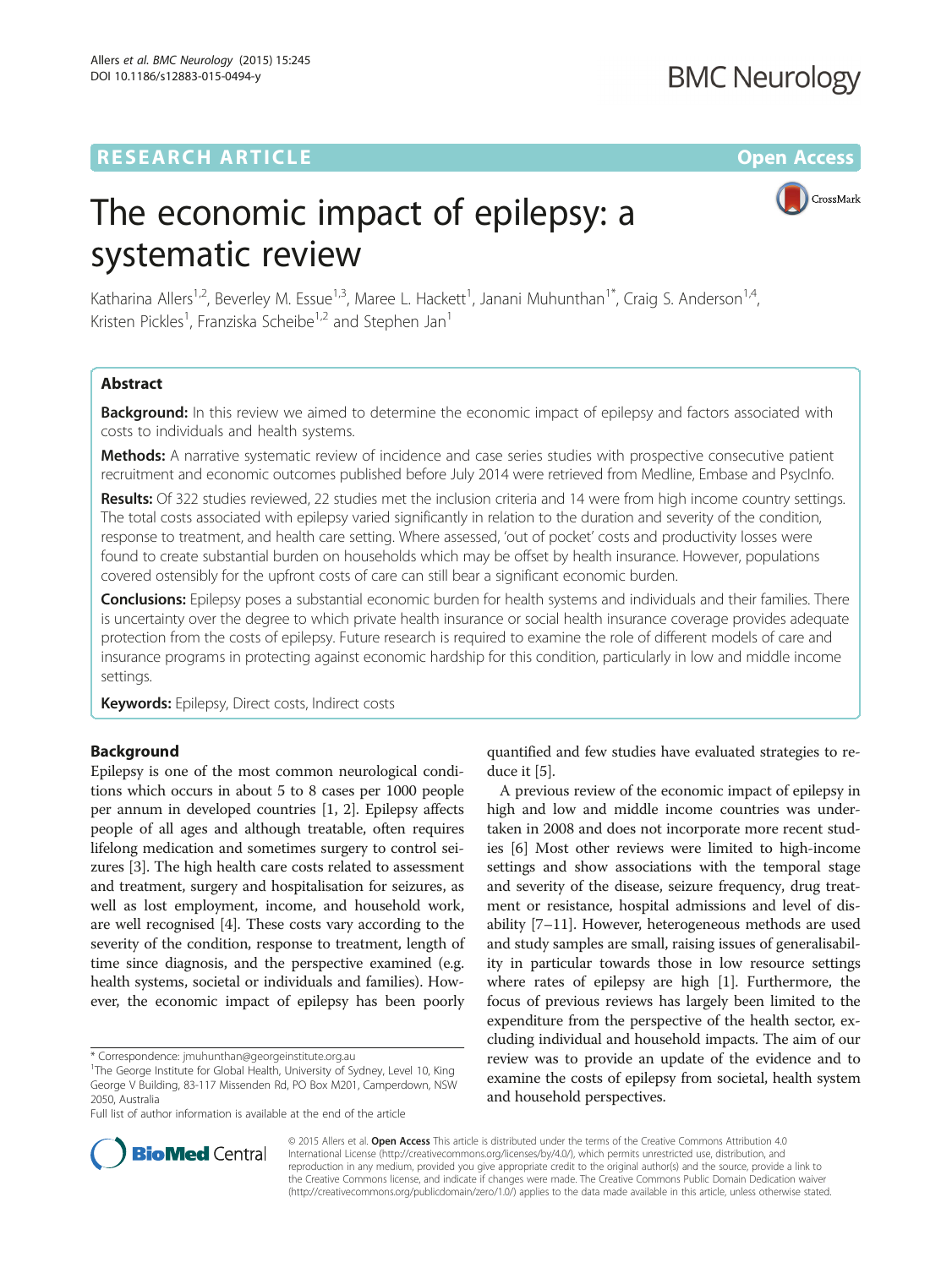#### **Methods**

Data were identified from published research articles and abstracts using a manual search in MEDLINE, Embase and PsycINFO databases, searched from inception to July 2014. We included incidence studies and case series with prospective consecutive patient recruitment within clearly defined geographical and time-limited boundaries. There were no restrictions on the basis of language, sample size, or duration of follow-up. Where articles were published in a language other than English, assistance was sought in translating the articles. Studies excluded were those limited to specific patient characteristics such as sex, where the recruitment strategy used convenience sampling with retrospective recruitment, were limited to unstructured assessment of psychosocial outcomes and focussed solely on clinical outcomes. If several articles reported outcomes from the same study population, data were taken from the first publication that referred to each follow-up period.

Two authors (KP, a public health researcher and Associate Professor MH, Head, Mental Health and Chronic Disease Program, Neurological & Mental Health Division) developed the search strategy using relevant terms that included common keywords for 'epilepsy' (e.g. epilepsy, epileptic, seizures, convulsions) combined with common keywords for 'costs' (e.g. economics, income, health care costs, expenses) (See [Appendix](#page-13-0) for the search strategy). Epilepsy was defined as two or more recurrent unprovoked seizures. An epileptic seizure was diagnosed using the International League Against Epilepsy (ILAE) Commission on Epidemiology and Prognosis definition: "a transient occurrence of signs or symptoms due to abnormal excessive or synchronous neuronal activity in the brain." [\[12\]](#page-14-0) We also accepted any criteria the study authors used for epilepsy, including idiopathic epilepsy and epileptic syndromes with seizures of localized onset; symptomatic epilepsy and epileptic syndromes with simple partial seizures; symptomatic epilepsy and epileptic syndromes with complex partial seizures; and generalized idiopathic epilepsy and epileptic syndromes. Provoked, unprovoked, cryptogenic, remote, status epilepticus, febrile, convulsive, absence were also included.

The outcomes included were the costs to the health system (drugs, hospitalisations, visits to family doctor, etc.), costs to individuals and households (out- of-pocket costs and patient co-payments associated with treatment), and indirect costs in terms of lost income and production. The latter could be measured either in monetary units or some other measure such as time off work.

KP, MH and JM identified and reviewed papers for inclusion based on title and abstract in line with the inclusion criteria. The reference lists of all full text articles were reviewed to identify further articles of relevance that required retrieval of the full text. For all included studies (published full texts), a data extraction form was used to

collect information on study design, setting, and outcome measures (Additional file [1](#page-14-0)) and data were extracted by one author (KA) and verified for accuracy (BE and SJ). The risk of bias in each study was assessed independently by the authors (KA, FS, MH and JM) using criteria based on a standard quality and risk-of-bias assessment [\[13](#page-14-0)].

Quantitative analysis was deemed inappropriate due to heterogeneity in the data, study designs and study settings. As this was a systematic review that did not involve data collection from participants, ethics approval was not required for this study.All information has been reported in accordance with PRISMA (Additional file [2](#page-14-0)) and MOOSE (Additional file [3](#page-14-0)) guidelines.

#### Results

Of 13588 papers retrieved, 322 studies were reviewed and 22 studies met the criteria for inclusion (see the PRISMA flowchart in Fig. 1). Table [1](#page-2-0) summarises the characteristics of these studies where six were conducted from a health system perspective [\[14](#page-14-0)–[19](#page-15-0)], seven were conducted from a societal perspective [\[4](#page-14-0), [20](#page-15-0)–[24](#page-15-0), [33](#page-15-0)], and nine from an individual perspective [[25](#page-15-0)–[32, 34\]](#page-15-0). Seven studies factored in out-of-pocket costs incurred by patients [\[17, 29](#page-15-0)–[34\]](#page-15-0) and three studies reported productivity losses due to reduced work capacity [\[25, 26](#page-15-0), [33](#page-15-0)]. Seventeen studies reported direct costs related to epilepsy (Table [2\)](#page-5-0) and 10 studies

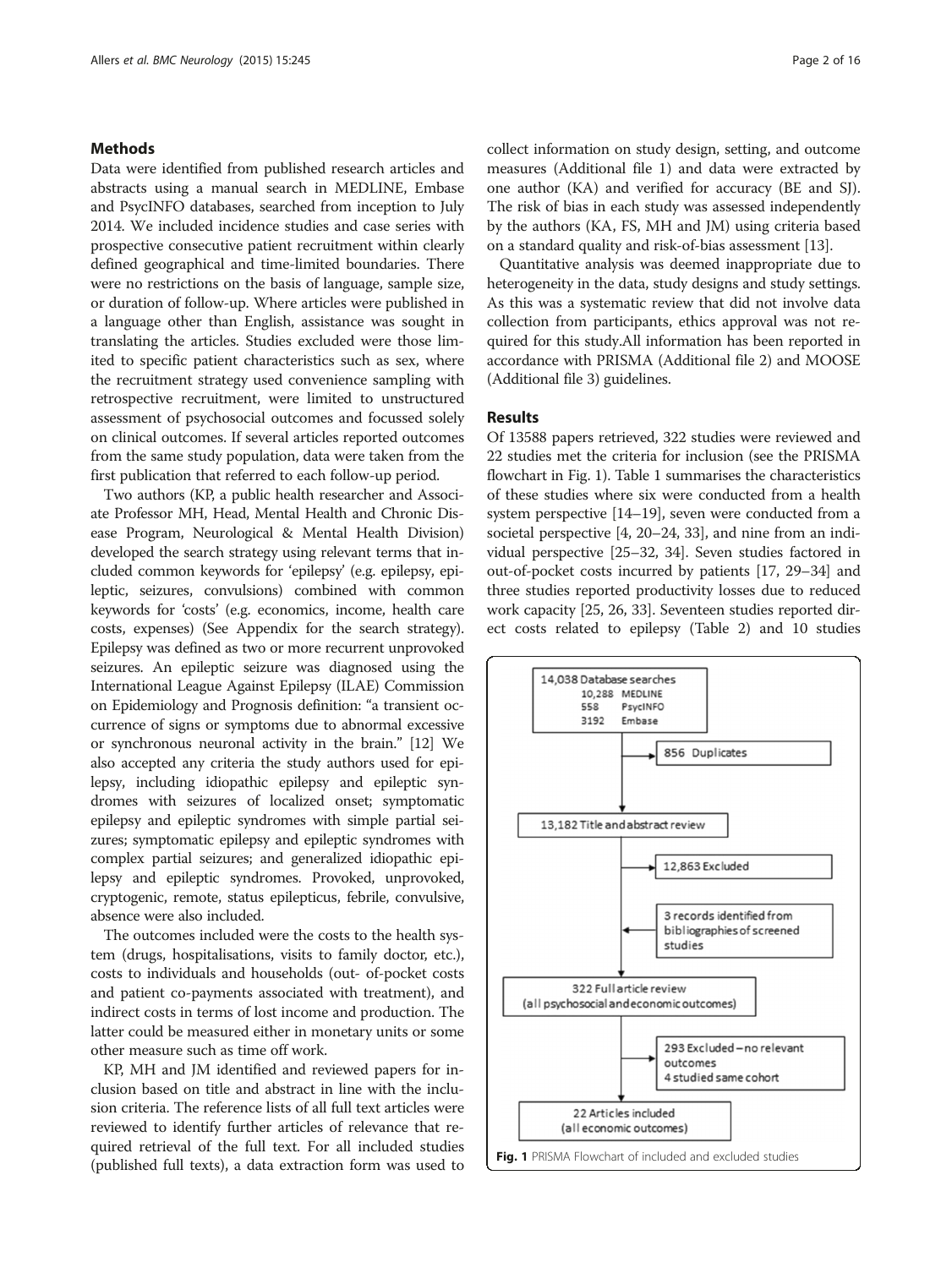<span id="page-2-0"></span>Table 1 Characteristics of studies included in review

| Study                         | Study design                 | N   | Country Patient population                                                                                                                                                  | Study objective                                                                                                                                                                                                          | Follow-up period                            | Economic outcomes measured                              |
|-------------------------------|------------------------------|-----|-----------------------------------------------------------------------------------------------------------------------------------------------------------------------------|--------------------------------------------------------------------------------------------------------------------------------------------------------------------------------------------------------------------------|---------------------------------------------|---------------------------------------------------------|
| Beghi et al. 2004 [14]        | Cohort study                 | 631 | Italy18 years of age and olderNDE,<br>SR, OS, NDR, DR or SC*(HIC)                                                                                                           | To investigate the costs of epilepsy<br>in different prognostic categories                                                                                                                                               | 12 months                                   | - Direct costs                                          |
| Boon et al. 2002 [15]         | Cohort study                 | 84  | BelgiumAll agesPre-surgical<br>candidates who underwent a<br>complete pre-surgical evaluation<br>at Ghent University Hospital(HIC)                                          | To compare and economically<br>evaluate epilepsy-related direct<br>medical costs incurred by different<br>treatment modalities (conservatively,<br>surgically and vague nerve<br>stimulation- treated) and to determine. | Mean follow-up<br>interval of<br>26 months  | - Direct costs                                          |
| Cockerell 1994 [4]            | Cohort study                 | 602 | UKNewly diagnosed seizure<br>disorder (sample of the National<br>General Practice Study of Epilepsy<br>(NGPSE)(HIC)                                                         | To assess the epilepsy related socio-<br>economic costs in a population so<br>that health care priorities can be set                                                                                                     | Mean follow-up<br>interval 6.6 years        | - Direct costs                                          |
| Das et al. 2007 [25]          | Cohort study                 |     | 1450 IndiaNo age indicatedNew<br>patients with epilepsy in the<br>Burdwan district(LMIC)                                                                                    | To evaluate the rate of discontinuation 12 months<br>of epilepsy treatment and the related<br>socio-economic factors responsible for<br>discontinuation                                                                  |                                             | - Direct costs- Indirect costs- Income                  |
| De Zelicourt et al. 2000 [20] | Cohort study                 |     | 1942 FranceMore than 1 month of age,<br>Newly diagnosed unprovoked<br>seizure(HIC)                                                                                          | Estimation of the direct medical cost<br>for patients during the first two years<br>after diagnosis                                                                                                                      | 24 months                                   | - Direct costs                                          |
| Farmer et al. 1992 [26]       | Ouasi<br>randomized<br>trial | 215 | EcuadorNo age indicatedEpilepsy<br>(identified in an epidemiological<br>survey)(UMI)                                                                                        | To report the effects of epilepsy and<br>its treatment on the social functioning<br>of patients treated in Northern Ecuador                                                                                              | 12 months                                   | - Employment status                                     |
| Guerrini et al. 2001 [16]     | Cohort study                 | 189 | ItalyChildren and<br>adolescentsFollowed up by child<br>neurologist (university department,<br>general hospital, outpatient<br>department)(HIC)                             | To compare the direct costs of<br>epilepsy in a child neurology referral<br>population, stratified by disease,<br>duration, and severity, across three<br>health care settings.                                          | 12 months                                   | - Direct costs of epilepsy                              |
| Halpern et al. 2011 [34]      | Cohort study                 | 574 | USAAII agesEpilepsy(HIC)                                                                                                                                                    | To assess whether people with<br>epilepsy who are uninsured and those<br>who have Medicaid coverage have<br>greater out-of-pocket costs                                                                                  | 6 years                                     | - Out-of-pocket costs                                   |
| Helmstaedter et al. 2000 [33] | Cohort study                 | 161 | GermanyAdultsSurgically or non-<br>surgically treated patients with<br>drug-resistant temporal lobe<br>epilepsy(HIC)                                                        | To investigate the long-term effects of Mean follow-up<br>surgical and non-surgical treatment of interval 58 months<br>drug-resistant temporal lobe epilepsy<br>according to socioeconomic<br>development                |                                             | - Employment status                                     |
| Kotsopoulos et al. 2003 [17]  | Cohort study                 | 116 | NetherlandsAge not<br>indicatedEstablished epilepsy,<br>recruited from three patient<br>populations (general practices,<br>university hospital and epilepsy<br>centre)(HIC) | (a) To gain insight into the direct and<br>indirect costs of epilepsy care, and(b)<br>To analyse the distribution of these<br>costs by type of services for each<br>patient group                                        | 3 months<br>(and 3 months<br>retrospective) | - Direct costs- Indirect costs- Out-of-<br>pocket costs |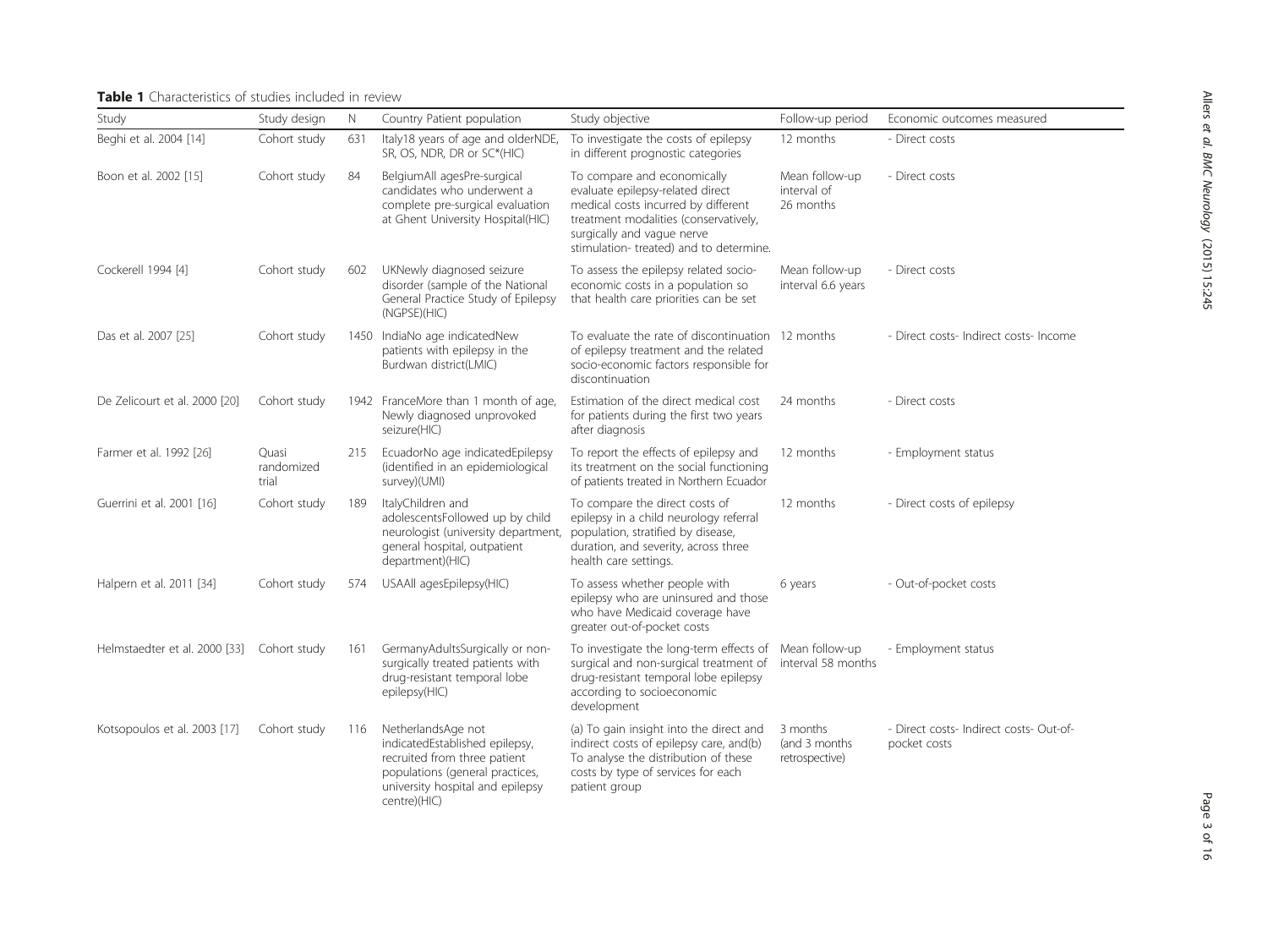# Table 1 Characteristics of studies included in review (Continued)

| Langfitt et al. 2007 [18]                     | Cohort study          | 68  | USA.Age not indicatedTemporal<br>lobe epilepsy patients(HIC)                                                        | To determine whether health care<br>costs change when seizures are<br>controlled after surgery                                                                                                     | 2 years (and 2<br>years pre-<br>evaluation) | - Direct costs                                                                                    |
|-----------------------------------------------|-----------------------|-----|---------------------------------------------------------------------------------------------------------------------|----------------------------------------------------------------------------------------------------------------------------------------------------------------------------------------------------|---------------------------------------------|---------------------------------------------------------------------------------------------------|
| Lindsten et al. 2002 [21]                     | Case-control<br>study | 63  | Sweden17 years of age or<br>olderNewly diagnosed<br>unprovoked seizure in<br>Vaesterbotten, northern<br>Sweden(HIC) | To investigate the socioeconomic<br>prognosis after a newly diagnosed<br>unprovoked epileptic seizure                                                                                              | 10 years                                    | - Income- Source of income- Sickness<br>periods- Incapacity rate- Vocational status-<br>Education |
| Pato Pato et al. 2011[22]                     | Cohort study          | 171 | SpainOver 14 years of<br>ageEpilepsy(HIC)                                                                           | To carry out an economic estimate of<br>the direct, indirect and intangible<br>costs of epilepsy                                                                                                   | 6 months                                    | - Direct costs- Indirect costs- Intangible costs                                                  |
| Tetto et al. 2002 [19]                        | Cohort study          | 525 | ItalyAll agesNDE, SR, OS, NDR, DR<br>and SC from 14 epilepsy<br>centres(HIC)                                        | To compare the direct costs of<br>epilepsy in patients referred with<br>epilepsy of different severity and<br>duration                                                                             | 12 months                                   | - Direct costs                                                                                    |
| Balabanov et al. 2007 [24]                    | Cohort study          | 146 | Bulgaria18 years of age and older<br>recruited from an epilepsy<br>centreEpilepsy(UMIC)                             | To evaluate the effect of demographic 12 months<br>and clinical factors on the quality of<br>life and cost of treatment of epilepsy<br>patients on monotherapy with<br>carbamazepine and valproate |                                             | - Direct costs- Indirect costs                                                                    |
| Lagunju et al. 2011 [32]                      | Cohort study          | 215 | NigeriaChildren over 18 months<br>recruited from apaediatric<br>neurology clinicEpilepsy(LMIC)                      | To estimate the total cost of<br>childhood epilepsy and to provide<br>essential information on the economic<br>burden of childhood epilepsy in Nigeria                                             | 12 months                                   | - Direct costs- Out-of-pocket costs- Indirect<br>costs                                            |
| Doumbia-Outtara et al. 2010 [31] Cohort study |                       | 70  | Cote d'IvoireAdults recruited from<br>an inpatient unit within a hospital<br>department of neurology(LMIC)          | To evaluate the efficacy and tolerance n/a<br>of anti-epileptic drugs and the<br>financial cost of care                                                                                            |                                             | - Direct costs- Out-of-pocket costs- Indirect<br>costs                                            |
| Dongmo et al. 2003 [30]                       | Cohort study          | 125 | CameroonAll ages recruited from<br>a medical centreEpilepsy(LMIC)                                                   | To evaluate the difficulties faced in the 12 months<br>management of epileptic patients in<br>their natural environment                                                                            |                                             | - Direct costs- Out-of-pocket costs                                                               |
| Haroon et al. 2012 [29]                       | Cohort study          | 134 | IndiaAll ages recruited from a<br>centre of neuroscience within a<br>national hospitalEpilepsy(LMIC)                | To evaluate the costs of active<br>epilepsy and study the pattern of drug<br>prescription and utilisation in epileptic<br>patients                                                                 | 4 months                                    | - Direct costs- Out-of-pocket costs                                                               |
| Strzelcyck et al. 2013 [23]                   | Cohort study          | 252 | GermanyAll ages recruited from<br>anoutpatient clinic within a<br>university hospitalFocal<br>epilepsy(HIC)         | To estimate the direct and indirect<br>costs of epilepsy and evaluate trends<br>in the resource use of patients with<br>active epilepsy.                                                           | 12 months                                   | -Direct costs-Indirect costs                                                                      |
| Lv et al. 2007 [28]                           | Cohort study          | 533 | ChinaParents of children with<br>epilepsy recruited from the<br>outpatient clinic of atertiary                      | To assess the impact of childhood<br>epilepsy on parental quality of life<br>(QoL) and psychological health, and to                                                                                | 12 months                                   | - Direct costs- Income- Employment status                                                         |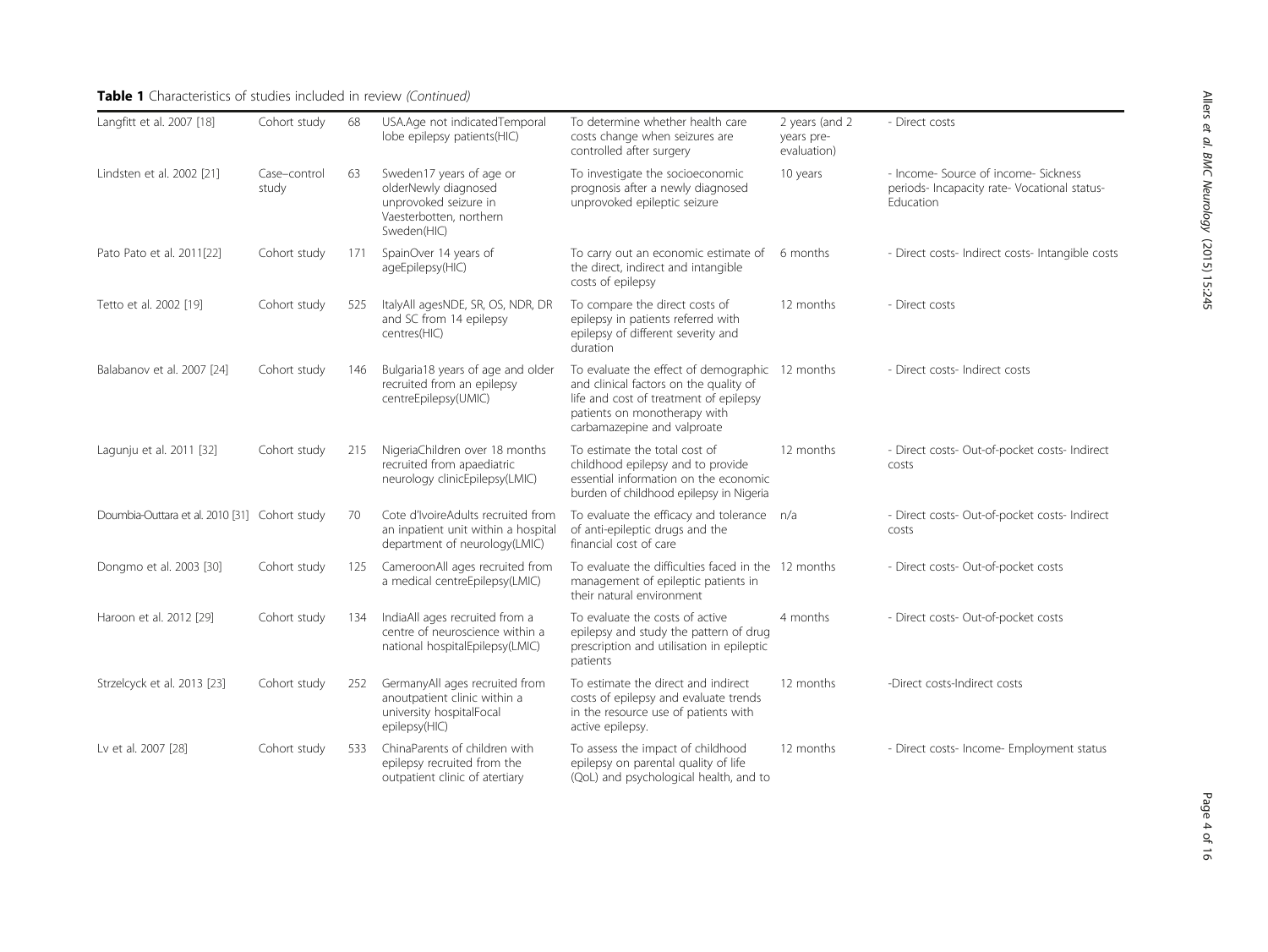# Table 1 Characteristics of studies included in review (Continued)

|                         |              | hospital epilepsy<br>centreEpilepsy(UMIC) | investigate possible correlations<br>between parental QoL, background<br>variables and parental anxiety and<br>depression |           |               |
|-------------------------|--------------|-------------------------------------------|---------------------------------------------------------------------------------------------------------------------------|-----------|---------------|
| Vlasov et al. 2010 [27] | Cohort study | Russia Epilepsy(HIC)                      | To evaluate the clinical-economic<br>effectiveness of anti-epileptic drug<br>(AED) therapy                                | 12 months | -Direct costs |

Abbreviations: DR drug-resistant seizures, NDE newly diagnosed epilepsy, NDR frequent non-drug-resistant seizures, OS occasional seizures, SR seizure remission, SC surgical World Bank country classifications: HIC: high-income country; UMIC: upper-middle income country; LMIC: lower-middle-income country (Accessible at: [http://data.worldbank.org/about/country-and-lending-groups#Low\\_income](http://data.worldbank.org/about/country-and-lending-groups#Low_income))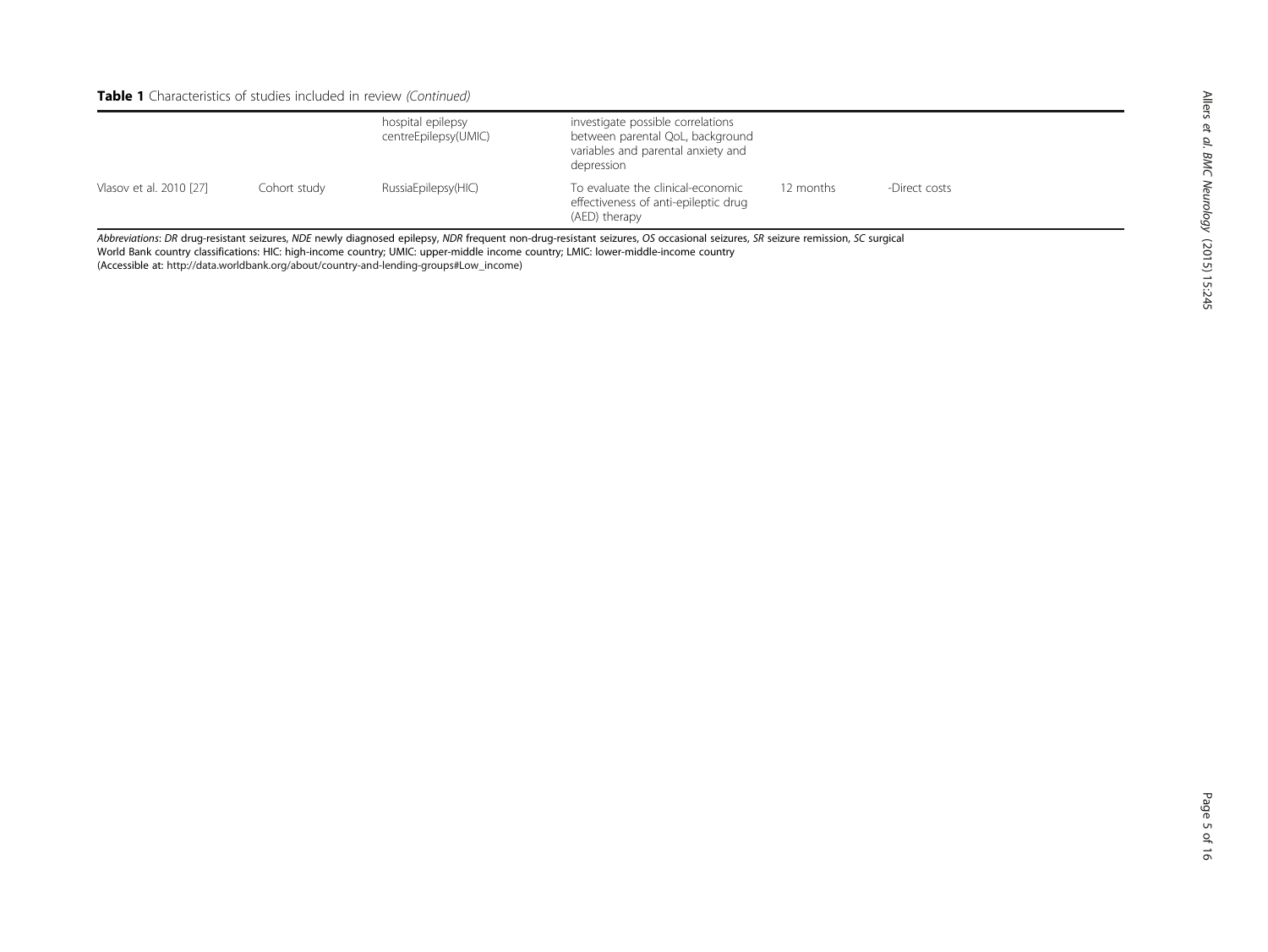# <span id="page-5-0"></span>Table 2 Summary of findings – direct costs

| Study                         | Total direct costs                                                                                                                                                                                     | Out-of-pocket costs                                                                                                                                                                                                                                                                                                                                                                          | Direct cost summary                                                                                                                                                                                                                                                                                                                                                  |
|-------------------------------|--------------------------------------------------------------------------------------------------------------------------------------------------------------------------------------------------------|----------------------------------------------------------------------------------------------------------------------------------------------------------------------------------------------------------------------------------------------------------------------------------------------------------------------------------------------------------------------------------------------|----------------------------------------------------------------------------------------------------------------------------------------------------------------------------------------------------------------------------------------------------------------------------------------------------------------------------------------------------------------------|
| Beghi et al. 2004 [14]        | Mean costs: €1302Subgroups:<br>NDE: €975; SR: €561OS: €830;<br>NDR: €1498; DR: €2568SC: €3619                                                                                                          | n/a                                                                                                                                                                                                                                                                                                                                                                                          | Costs of epilepsy patients vary significantly according to time course<br>of the disease and response to treatment. Hospital admissions and<br>drugs are major sources of expenditure                                                                                                                                                                                |
| Boon et al. 2002 [15]         | Conservatively treated<br>Before: \$ 2,525<br>After: \$ 2,421<br>Surgically treated<br>Before: \$1,465<br>After: \$ 1,186<br>Vagus Nerve Stimulation-<br>treated<br>Before: \$4,826<br>After: \$ 2,496 | n/a                                                                                                                                                                                                                                                                                                                                                                                          | As a result of offering epilepsy surgery and VNS to the patients, the<br>costs of the most expensive patient group are reduced to the mean<br>cost level of patients with refractory epilepsy. It takes some years to<br>balance all direct costs incurred by epilepsy surgery and VNS by the<br>savings after better seizure control and fewer hospital admissions. |
| Cockerell et al. 1994 [4]     | Newly diagnosed seizures: £611<br>(first year); £169 per patient per<br>annum (subsequent years)                                                                                                       | n/a                                                                                                                                                                                                                                                                                                                                                                                          | Direct cost of £611 per patient per annum which decreased after<br>eight years of follow-up to £169 per patient per annum.                                                                                                                                                                                                                                           |
| De Zelicourt et al. 2000 [20] | First year: FF 14 305Second year:<br>FF 3 766                                                                                                                                                          | n/a                                                                                                                                                                                                                                                                                                                                                                                          | Cost during first year sensitive to aetiologic categorisation of seizures<br>and other clinical parameters. Cost during second year sensitive to<br>frequency of seizure and treatment with AEDs.                                                                                                                                                                    |
| Guerrini et al. 2001 [16]     | Mean annual cost: €1,767Subgroups:<br>Newly diagnosed epilepsy: €1,907<br>Seizure remission: €844Frequent non-<br>drug-resistant seizures: €1,112Drug-<br>resistant seizures: €3,268                   | n/a                                                                                                                                                                                                                                                                                                                                                                                          | The cost of epilepsy tends to vary significantly depending on the<br>severity and duration of the disease. Hospital services and drugs are<br>the major sources of costs. The setting of health care plays a<br>significant role in the variation of the costs, even for patients in the<br>same category of epilepsy.                                               |
| Halpern et al. 2011 [34]      | n/a                                                                                                                                                                                                    | 1:Private; 2:Medicare age <65; 3:Medicare age<br>≥65; 4:Medicaid, 5:Uninsured<br>Outpatient visits1) \$266; 2) \$56; 3) \$414;<br>4) \$10; 5) \$397<br>Hospital stays<br>$1)$ \$344; 2) \$5; 3) \$258; 4)<br>\$2; 5) \$1018<br>Emergency department<br>1) \$124; 2) \$16; 3) \$38; 4) \$33; 5) \$860<br>Prescription medication<br>1) \$809;<br>2) \$2192; 3) \$1446; 4)<br>\$524; 5) \$1597 | Uninsured individuals had significantly fewer outpatient visits with<br>neurologists, and greater antiepileptic drug costs than did those<br>with private insurance. Individuals with Medicaid coverage had<br>similar medical resource utilization but lower out-of-pocket costs<br>compared with privately insured individuals.                                    |
| Kotsopoulos et al. 2003 [17]  | GP: €625UH: €3,393EC: €4,292                                                                                                                                                                           | GP: €84UH: €1,767EC: €1,164                                                                                                                                                                                                                                                                                                                                                                  | Patients from GP appeared to have lower direct costs. The cost<br>items anti-epileptic drugs, hospital services, unpaid care, and<br>transportation accounted for the majority of the total direct costs.                                                                                                                                                            |
| Langfitt et al. 2007 [17]     | Baseline vs Follow upPersisting<br>seizure group: \$2,224 vs \$2,982No<br>surgery group: \$1,838 vs \$2,567<br>Surgery, seizure free group: \$2,294<br>vs \$1.561                                      | n/a                                                                                                                                                                                                                                                                                                                                                                                          | Costs remain stable over 2 years post-evaluation in patients with<br>temporal lobe epilepsy whose seizures persist, but patients who<br>become seizure free after surgery use substantially less health care<br>than before surgery. Further cost reductions in seizure-free patients<br>can be expected as antiepileptic drugs are successfully eliminated.         |
| Pato Pato et al. 2011 [22]    | €2,110 per year (€ 1055 for 6 months)                                                                                                                                                                  | n/a                                                                                                                                                                                                                                                                                                                                                                                          | See table 3                                                                                                                                                                                                                                                                                                                                                          |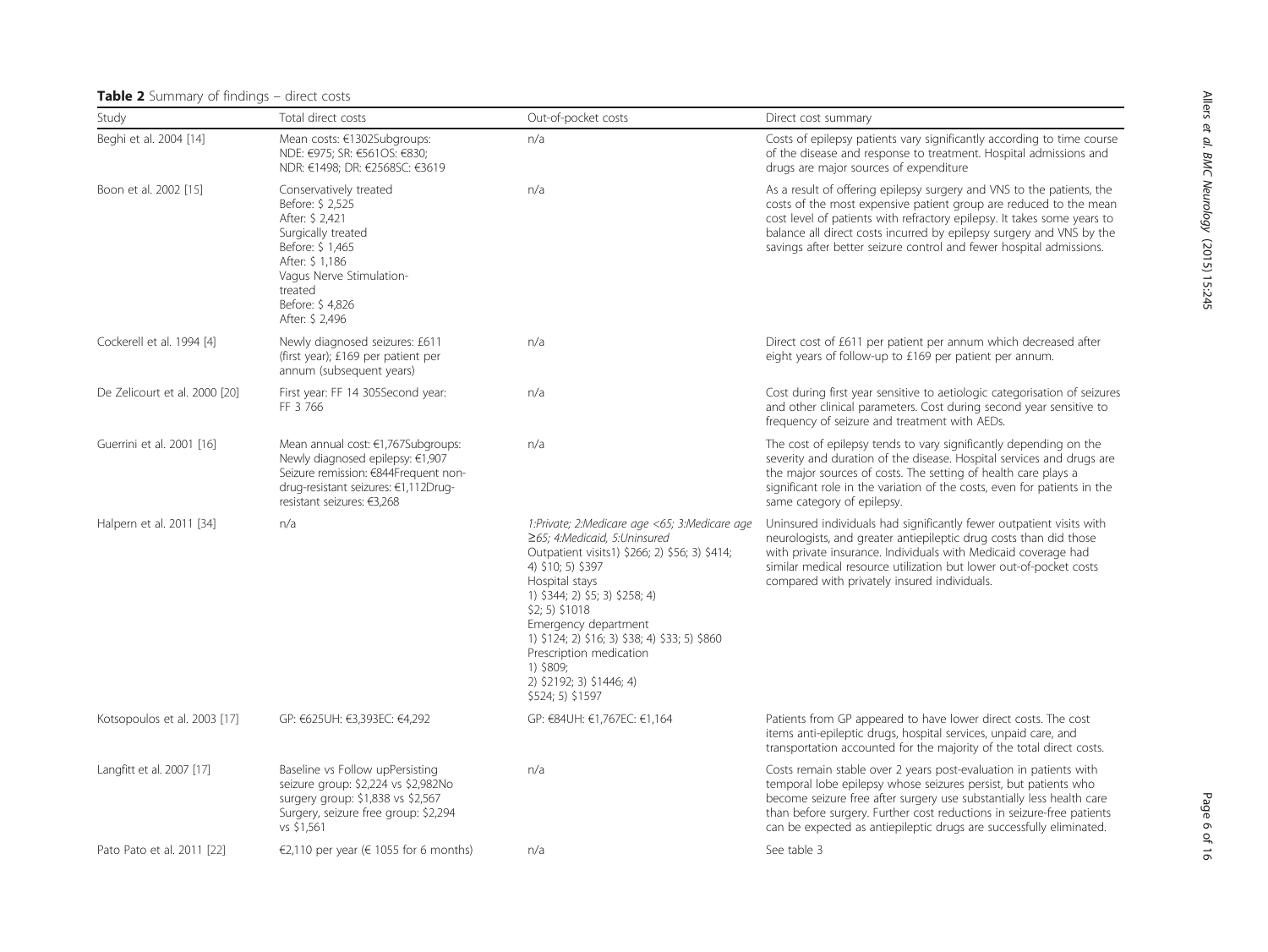Table 2 Summary of findings - direct costs (Continued)

| Tetto et al. 2002 [19]               | NDE: €1002; SR: €412; OS: €558;<br>NDR: €1626; DR: €2198; SC: €3945                                                                                                                                                                                                                                                                                                                                                                                           | n/a                                                                                                                                                                                            | The direct costs of epilepsy vary significantly depending on the<br>severity of the disease and the response to treatment. Hospital<br>admissions and drugs are the most common items of expenditure.                                                                                                                                             |
|--------------------------------------|---------------------------------------------------------------------------------------------------------------------------------------------------------------------------------------------------------------------------------------------------------------------------------------------------------------------------------------------------------------------------------------------------------------------------------------------------------------|------------------------------------------------------------------------------------------------------------------------------------------------------------------------------------------------|---------------------------------------------------------------------------------------------------------------------------------------------------------------------------------------------------------------------------------------------------------------------------------------------------------------------------------------------------|
| Balabanov et al. 2007 [24]           | Patients on Carbamazepine<br>Up to 2 adverse events (AEs):<br>€3392 or more AFs: €806<br>Patients on Valproate<br>monotherapy<br>Up to 2 AEs: €5812<br>or more AEs: €555                                                                                                                                                                                                                                                                                      | n/a                                                                                                                                                                                            | Age, gender and type of seizure did not cause major differences in<br>direct costs. In Carbamazepine patients costs were influenced by the<br>incidence of AEs, time between seizures and percentage of seizure<br>reduction. In Valproate patients costs were influenced by the time<br>period between seizures.                                 |
| Lagunju et al. 2011 [32]             | n/a                                                                                                                                                                                                                                                                                                                                                                                                                                                           | Median direct costs for one year<br>AED costs: US\$288<br>In-patient care: US\$333<br>Investigation costs: US\$80<br>Out-patient costs: US\$32<br>Transportation: US\$20<br>Home care: US\$800 | Carers of children with epilepsy incur very high out-of-pocket<br>expenses due to a lack of well-established national health<br>insurance programme and social support services.                                                                                                                                                                  |
| Doumbia-Outtara et al. 2010 [31] n/a |                                                                                                                                                                                                                                                                                                                                                                                                                                                               | Mean direct costs of hospitalisation:<br>148 715 FCFA<br>Examination: 74 FCFA<br>Accommodation: 58 FCFA<br>Anti-epileptic medicines: 17 FCFA                                                   | Phenobarbital was the most frequently used AED (40%) and is the<br>treatment of choice for patients. Financial accessibility to modern<br>treatment of epilepsy is difficult as the cost of care is very high<br>compared to the average salary. 22% of patients left the unit<br>prematurely due to lack of financial means.                     |
| Dongmo et al. 2003 [30]              | n/a                                                                                                                                                                                                                                                                                                                                                                                                                                                           | Average cost of treatment per<br>patient:31 CFA/day                                                                                                                                            | Phenobarbital was the most frequently used AED (75%).<br>Compliance rate was 71% and the main reason for non-compliance<br>was a lack of finances.                                                                                                                                                                                                |
| Haroon et al. 2012 [29]              | n/a                                                                                                                                                                                                                                                                                                                                                                                                                                                           | Direct cost to epilepsy patients<br>prescribed 1-4 AEDs<br>1 AED: Rs5943<br>2 AEDs: Rs8429<br>3 AEDs: Rs10091<br>4 AEDs: Rs10683                                                               | The direct cost to patients increased linearly with the addition of<br>AEDs to patients' prescription. The majority of patients belonged<br>to the lower middle income group. Some newer AEDs had a higher<br>monthly cost (lamotrigine, levetiracetam and lacosamide) compared<br>to older AEDs. Clobazam had the lowest cost of all newer AEDs. |
| Strzelcyck et al. 2013 [23]          | Direct costs per patient (2003 cohort)<br>Anticonvulsant drugs:<br>€600Hospitalisation: €280Rehabilitatoin:<br>€90Diagnostic work-up: €20Outpatient care:<br>€10Physical treatment: €10Special equipment:<br>€3Total: €1010<br>Direct costs per patient (2008 cohort)<br>Anticonvulsant drugs: €729<br>Hospitalisation: €350Rehabilitatoin: €112<br>Diagnostic work-up: €25Outpatient care:<br>€13Physical treatment: €13Special equipment:<br>€4Total: €1266 | n/a                                                                                                                                                                                            | Direct costs shifted during the 5-year period of evaluation of trends<br>and resource. During this time hospital costs increased and<br>a cost-neutral increase was observed in the prescription of<br>'newer' AEDs.                                                                                                                              |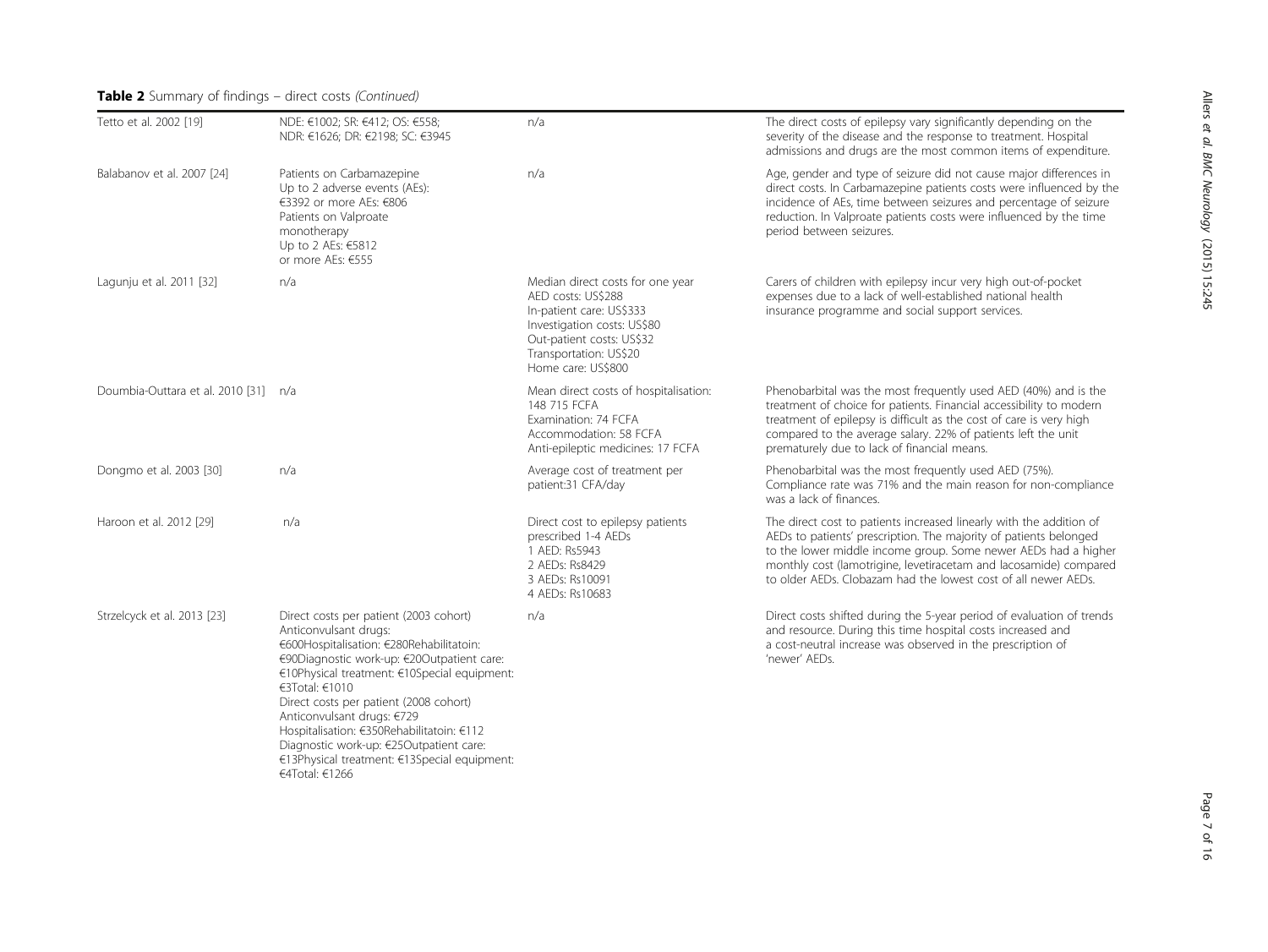# Table 2 Summary of findings – direct costs (Continued)

| Direct cost of seizures per patient (employed) n/a<br>Vlasov et al. 2010 [27]<br>Primary generalized: 80 124,61<br>RUBSecondary generalized:84 006,43<br>RUBPartial focal: 77 099,28 RUBComplex focal:<br>7014,04 RUBPolymorphic/undifferentiated:84<br>461,56 RUBDirect cost of seizures per patients<br>(unemployed)Primary generalized: 67 754,36<br>RUBSecondary generalized: 76 528, 79<br>RUBPartial focal: 61 384,87 RUBComplex focal:<br>66 386,91 RUBPolymorphic/<br>undifferentiated:85 380,58 RUB | Although direct costs of treatment increased during the study period,<br>the cost-benefit ratio significantly decreased by 2-3 times in all<br>types of seizures. The study found that rational treatment using<br>'new' AEDs would allow a reduction of the total cost of treatment. |
|--------------------------------------------------------------------------------------------------------------------------------------------------------------------------------------------------------------------------------------------------------------------------------------------------------------------------------------------------------------------------------------------------------------------------------------------------------------------------------------------------------------|---------------------------------------------------------------------------------------------------------------------------------------------------------------------------------------------------------------------------------------------------------------------------------------|
|--------------------------------------------------------------------------------------------------------------------------------------------------------------------------------------------------------------------------------------------------------------------------------------------------------------------------------------------------------------------------------------------------------------------------------------------------------------------------------------------------------------|---------------------------------------------------------------------------------------------------------------------------------------------------------------------------------------------------------------------------------------------------------------------------------------|

Abbreviations: AED antiepileptic drugs, DR drug-resistant seizures, EC epilepsy centre, GP general practices, NDE newly diagnosed epilepsy, NDR frequent non-drug-resistant seizures, OS occasional seizures, SR seizure remission, SC surgical, UH university hospital, na not colleted or not reported.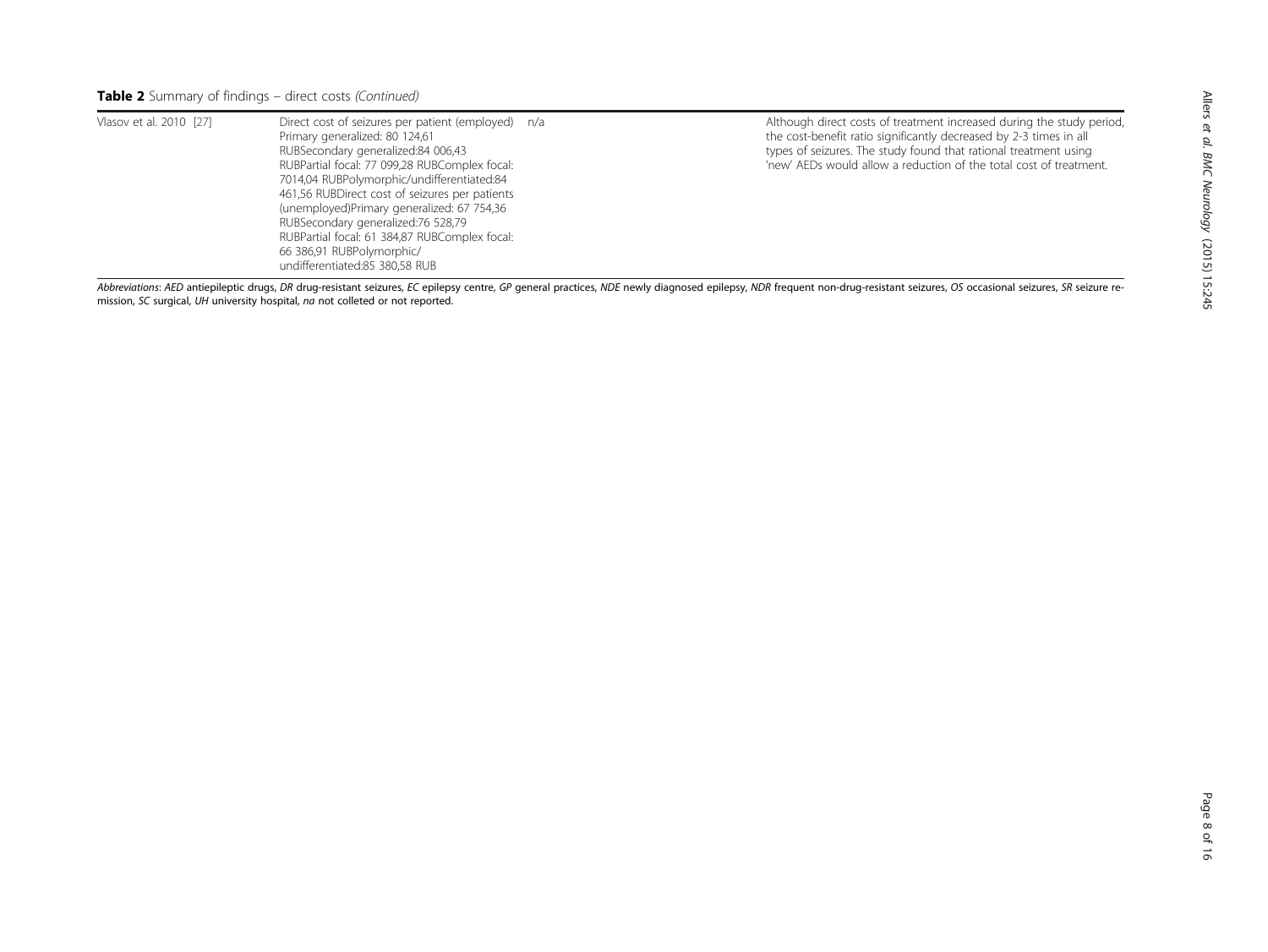<span id="page-8-0"></span>Table 3 Summary of findings – indirect costs

| Study                           | <b>Employment Status</b>                                                                                                                                                                                                                                                                                                        | Productivity loss                                                                                            | Income                                                                                                                                                                                                                                                                                                                                                                                                                                                                                                                                                                                                                                                                                                               | Indirect costs summary                                                                                                                                                                                                                                           |
|---------------------------------|---------------------------------------------------------------------------------------------------------------------------------------------------------------------------------------------------------------------------------------------------------------------------------------------------------------------------------|--------------------------------------------------------------------------------------------------------------|----------------------------------------------------------------------------------------------------------------------------------------------------------------------------------------------------------------------------------------------------------------------------------------------------------------------------------------------------------------------------------------------------------------------------------------------------------------------------------------------------------------------------------------------------------------------------------------------------------------------------------------------------------------------------------------------------------------------|------------------------------------------------------------------------------------------------------------------------------------------------------------------------------------------------------------------------------------------------------------------|
| Das et al. 2007<br>$[25]$       |                                                                                                                                                                                                                                                                                                                                 |                                                                                                              |                                                                                                                                                                                                                                                                                                                                                                                                                                                                                                                                                                                                                                                                                                                      | Most reported reason for discontinuation<br>was cost (90%).Discontinued groupAverage<br>annual cost of treatment: Rs.5500<br>(\$110)Income: Rs.12,800 (\$256)Continued<br>groupAnnual cost of treatment: Rs.4500<br>(\$90)Income: Rs.24,400 (\$580)              |
| Farmer et al.<br>1992 [26]      |                                                                                                                                                                                                                                                                                                                                 |                                                                                                              |                                                                                                                                                                                                                                                                                                                                                                                                                                                                                                                                                                                                                                                                                                                      | No difference in work days between people<br>with epilepsy and controls. Not enough<br>details provided in published paper to<br>provide quantitative comparison                                                                                                 |
| Helmstaeder et<br>al. 2000 [33] | (Baseline/Followup)N=161:<br>School (30/12)<br>Employed (82/87)<br>Unemployed (11/18)<br>Incapacitated (21/29)<br>House wife/husband (17/15)                                                                                                                                                                                    |                                                                                                              |                                                                                                                                                                                                                                                                                                                                                                                                                                                                                                                                                                                                                                                                                                                      | Socioeconomic outcomes was poorer in<br>nonsurgical than in surgical patients                                                                                                                                                                                    |
| Kotsopoulos et<br>al 2003 [17]  | Temporally sick (n)<br>GP: 1; UH: 7; EC: 4<br>Permanently sickGP: 0; UH: 0; EC: 3<br>Work on therapeutic basisGP: 0; UH: 0; EC: 2<br>UnemployedGP: 0; UH: 0; EC: 2<br>RetiredGP: 3; UH: 11; EC: 2<br>Early retirementGP: 0; UH: 2; EC: 1<br>Part-time employmentGP: 1; UH: 1; EC: 0                                             | Production days lost(days/month)GP:<br>OUH: OEC: 0.26Productivity loss<br>(hours/month)GP: 0UH: 0.30EC: 0.92 |                                                                                                                                                                                                                                                                                                                                                                                                                                                                                                                                                                                                                                                                                                                      | People with epilepsy from the EC reported<br>the highest productivity losses and<br>unemployment rates                                                                                                                                                           |
| Lindsten et al.<br>2002 [21]    | (Control/Patients)1986-1990 (79/47)<br>Employed (76/41)<br>Unemployed<br>(3/3)Student (0/3)<br>1991-1993 (73/42)<br>Employed (67/38)<br>Unemployed (4/1)<br>Student (2/3)<br>1994-1996 (68/40)<br>Employed (60/34)<br>Unemployed<br>(5/3)Student (3/3)<br>1997 (65/39)<br>Employed (63/33)<br>Unemployed (5/3)<br>Student (0/4) |                                                                                                              | (Control/Patients)1986-1990 (82/50)<br>From employment (75/33)<br>Sickness allowance (0/5)<br>Study grant/unemployment benefit (3/6)<br>Disability pension (4/4)<br>Other sources (-/2)1991-1993<br>From employment (69/33)Sickness allowance (0/4) difference can be related to overall morbidity.<br>Study grant/unemployment benefit (4/3)<br>Disability pension (3/5)<br>Other sources (-/2)1994-1996<br>From employment (57/28)<br>Sickness allowance<br>(2/4)Study grant/<br>unemployment benefit (7/5)<br>Disability pension (4/6)<br>Other sources (-/1)1997<br>From employment (58/27)Sickness allowance (2/2)<br>Study grant/unemployment benefit (6/7)<br>Disability pension (2/6)<br>Other sources (-/1) | After a newly diagnosed unprovoked<br>epileptic seizure, no negative outcomes<br>regarding employment and education.<br>Income increases unless there is an onset of<br>refractory seizures. Income is lower among<br>patients with epilepsy than controls. This |
| Pato Pato et al<br>2011 [22]    |                                                                                                                                                                                                                                                                                                                                 | €3,058 per year (€1,529 for 6<br>months)                                                                     |                                                                                                                                                                                                                                                                                                                                                                                                                                                                                                                                                                                                                                                                                                                      | Indirect costs due to work productivity<br>losses are substantial and substantially<br>more than direct costs                                                                                                                                                    |

Page 9 of 16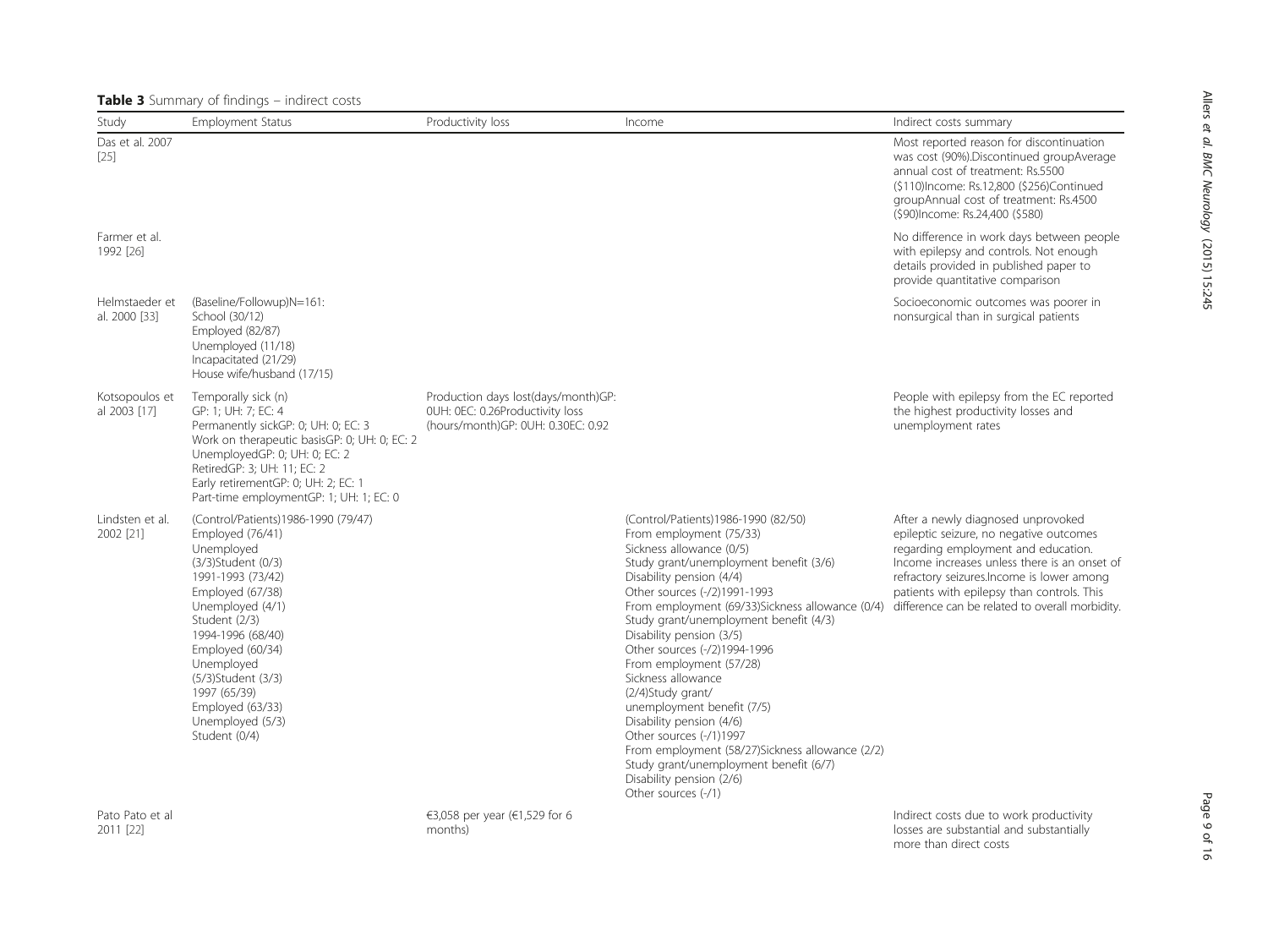Table 3 Summary of findings – indirect costs (Continued)

| Balabanov et al.<br>2007 [24]  |                                                                                                                                                                                                        |                                                                                                                                                                                                                                                                                                                                                     | Days off work, sick leave days<br>and reduction of salary due to<br>incapacitation were calculated<br>for each patient. These costs<br>were not reported.                                                         | Not reported                                                                                                                                                                                                                                                                               |
|--------------------------------|--------------------------------------------------------------------------------------------------------------------------------------------------------------------------------------------------------|-----------------------------------------------------------------------------------------------------------------------------------------------------------------------------------------------------------------------------------------------------------------------------------------------------------------------------------------------------|-------------------------------------------------------------------------------------------------------------------------------------------------------------------------------------------------------------------|--------------------------------------------------------------------------------------------------------------------------------------------------------------------------------------------------------------------------------------------------------------------------------------------|
| Strzelczyk et al.<br>2013 [23] |                                                                                                                                                                                                        | (2003 cohort)<br>Early retirement: €780Productivity<br>loss due to part-time work/<br>unemployment: €420Off-days<br>due to seizures:<br>€410Total indirect costs: €1610<br>(2008 cohort)<br>Early retirement: €818Productivity<br>loss due to part-time work/<br>unemployment: €441Off-<br>days due to seizures:<br>€430Total indirect costs: €1689 |                                                                                                                                                                                                                   | The amount and distribution of indirect cost<br>components did not change significantly<br>between cohorts.                                                                                                                                                                                |
| Lagunju et al.<br>2011 [32]    |                                                                                                                                                                                                        | Median cost of mother out<br>of work for one year: US\$ 1280                                                                                                                                                                                                                                                                                        |                                                                                                                                                                                                                   | Thirty-seven (17.2%) of mothers gave up<br>their jobs to take care of their child with<br>epilepsy. The annual income lost by families<br>due to this ranged from US\$480 to US\$1280.<br>The overall mean cost of loss of<br>employment across all 215 child<br>participants was US\$493. |
| Ly et al. 2009<br>$[28]$       | Parents of children with epilepsy:<br>Full-time work: (203/263)<br>Part-time work: (38/263)<br>Don't work for epilepsy: (22/263)<br>Parents of children without epilepsy:<br>Full-time work: (270/270) |                                                                                                                                                                                                                                                                                                                                                     | Parents of children with epilepsy:<br>Median household<br>income. Yuan/month: 2800<br>Mean cost of epilepsy, Yuan/month:4164<br>Parents of children without epilepsy:<br>Median household income, Yuan/month:3000 | Indirect costs of childhood epilepsy have a<br>severe impact on parental quality of life<br>(QoL) and psychological health.<br>Unemployment in particular, can lead<br>to extreme economic hardship.                                                                                       |

Abbreviations: EC epilepsy centre, GP general practices, UH university hospital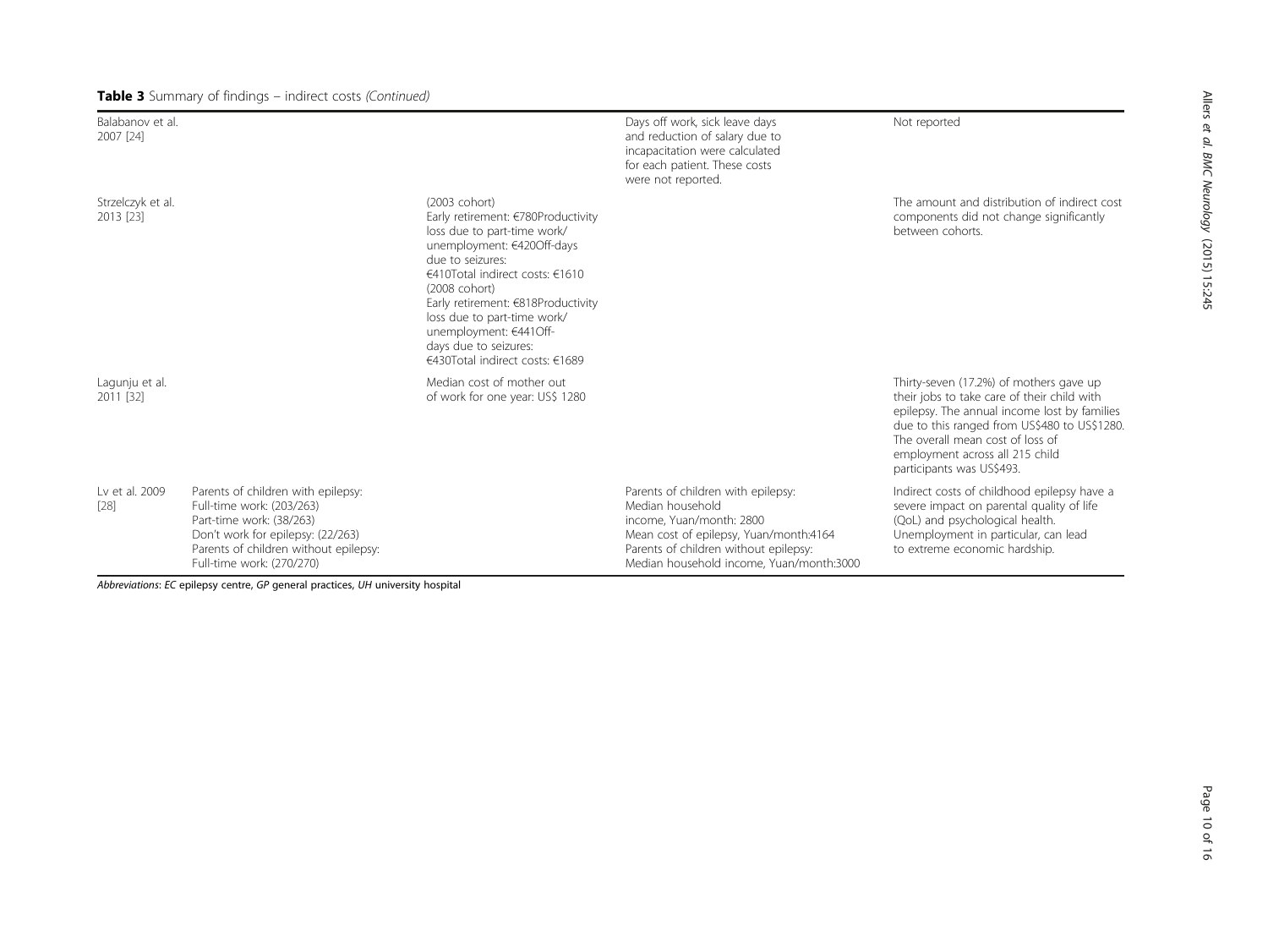estimated indirect costs (Table [3](#page-8-0)). The studies were conducted in 16 different countries; seven (from India, and Ecuador, Bulgaria, Nigeria, China, Cameroon and Cote d'Ivoire) were from low or middle income countries.

#### Direct costs – health system

The annual total cost per patient in Italy was  $\epsilon$ 1302 ( $\epsilon$ 0.75 = \$US 1) [\[14\]](#page-14-0). A cost-of-illness study from Spain estimated that the total direct costs per patient for the care of a person with epilepsy was of €1055 per 6 months and the cost of patients attending consultations for epileptic surgery was €2193 [\[22](#page-15-0)]. The direct medical costs in France for the first year after newly diagnosed epilepsy were FF14,305 (FF6 = \$US1 in 1998) and FF3,766 during second year [\[20\]](#page-15-0). One study from the Netherlands [[17](#page-15-0)] and one study from Italy [[16](#page-14-0)] which focused on children and adolescents compared the direct costs among three different health care settings - general practices, university hospitals and an epilepsy centre. They both found that the costs differ significantly between the different settings of health care, even for patients in the same category of epilepsy.

#### Determinants of costs and variation in direct costs

Nine of the eighteen studies that reported direct costs compared different items of expenditures and found that drugs and hospital services were the major sources of costs [\[14](#page-14-0)–[17](#page-15-0), [19](#page-15-0), [23](#page-15-0), [24](#page-15-0), [27](#page-15-0), [32\]](#page-15-0). Three studies from Italy reported that the costs of epilepsy varied significantly depending on the severity of the disease and the response to treatment [[14](#page-14-0), [16,](#page-14-0) [19](#page-15-0)]. Two of them found the annual costs of epilepsy were highest in surgical candidates, followed by patients with drug-resistant epilepsy, active non-drug epilepsy, newly diagnosed epilepsy and epilepsy in remission or with occasional seizures [[14](#page-14-0), [19\]](#page-15-0) A Russian study showed that yearly costs for different types of seizures significantly varied for employed and unemployed participants [\[27](#page-15-0)]. After therapy had been optimized using new antiepileptic drugs, four (primary generalized, secondary generalized, partial focal and complex focal) out of five types of seizures, with the exception of polymorphic or undifferentiated seizures were of lower mean cost per year to unemployed patients [\[27\]](#page-15-0). In France, the first year costs after newly diagnosed seizures were highly associated with aetiological categorisation of seizures at inclusion and to other clinical parameters such as the number of seizures, age and pattern of seizures or being treated or not by antiepileptic drugs [\[20\]](#page-15-0). The costs during the second year had lower variance and were highly related to frequency of seizures and whether the patients were treated with antiepileptic drugs. The highest costs were incurred during the first year after a newly diagnosed seizure.

Two studies found the health care setting was a significant determinant in the variation of direct costs [\[16](#page-14-0), [17](#page-15-0)]. For instance in the Netherlands, care provided in a general

practice setting cost €52 per person per month, whilst in a university hospital it cost €282 and at a specialised epilepsy centre,  $\epsilon$ 357 [\[17\]](#page-15-0). These results reflect the varying degrees of severity of epilepsy between the patients treated across the three sites with patients with severe and complex epilepsy most likely treated in the specialised epilepsy centre.

#### Direct costs – out-of-pocket costs

As previously reported, six studies from the Netherlands, US, Nigeria, Cameroon, Cote d'Ivoire and India reported out-of-pocket costs. A study from the US [\[34\]](#page-15-0) and the previously mentioned Dutch study [\[17\]](#page-15-0) were the only studies that investigated out-of-pocket expenditures in high income countries. In the Netherlands, individuals cared for in a university hospital had the greatest out-ofpocket costs per month  $(£147)$  followed by patients cared for in a specialised epilepsy centre  $(697)$  and then general practice  $(\epsilon 7)$ .

In the US, out-of-pocket costs for outpatient visits, hospitals stays, emergency department visits and prescription medications were compared between individuals with epilepsy who were uninsured, had Medicaid coverage, had Medicare (<65 and  $\geq$  65) or private insurance. The uninsured reported the highest out-of-pocket expenditure US \$ 1018 for hospital stays. Uninsured individuals also experienced significantly higher per-visit and total costs for emergency department care compared with patients in all other insurance groups. They also paid the most out-of-pocket for prescription medication [\[34](#page-15-0)].

In Nigeria and Cote d'Ivoire patients with epilepsy were found to incur substantial out of pocket burdens – for instance, in Nigeria, 50 % of a cohort of children attending a tertiary centre incurred out of pocket costs of over 20 % annual family income [\[31, 32](#page-15-0)]. The high costs of drugs relative to income can also result in nonadherence to medication, as observed in Cote d'Ivoire [[31](#page-15-0)]. However, a program to support access to medications was found to be effective in ensuring that the costs of treatment to patients in rural Cameroon were manageable [\[30\]](#page-15-0). A study set in India looked specifically at treatment discontinuation and found that it was associated with high out-of-pocket costs, unemployment and low socioeconomic status.

#### Indirect costs – productivity loss

Ten studies from nine countries (Germany, Sweden, Spain, China, India, Netherlands, Nigeria, Ecuador and Bulgaria) estimated the indirect costs related to epilepsy. These studies used a variety of ways to identify indirect costs. Three studies measured the costs in monetary units [\[22, 23](#page-15-0), [32](#page-15-0)]. A Spanish study provided an average annual cost estimate at  $E$ 1528 for lost production [\[22\]](#page-15-0). This was measured on the basis of lost employment to patients and caregivers. A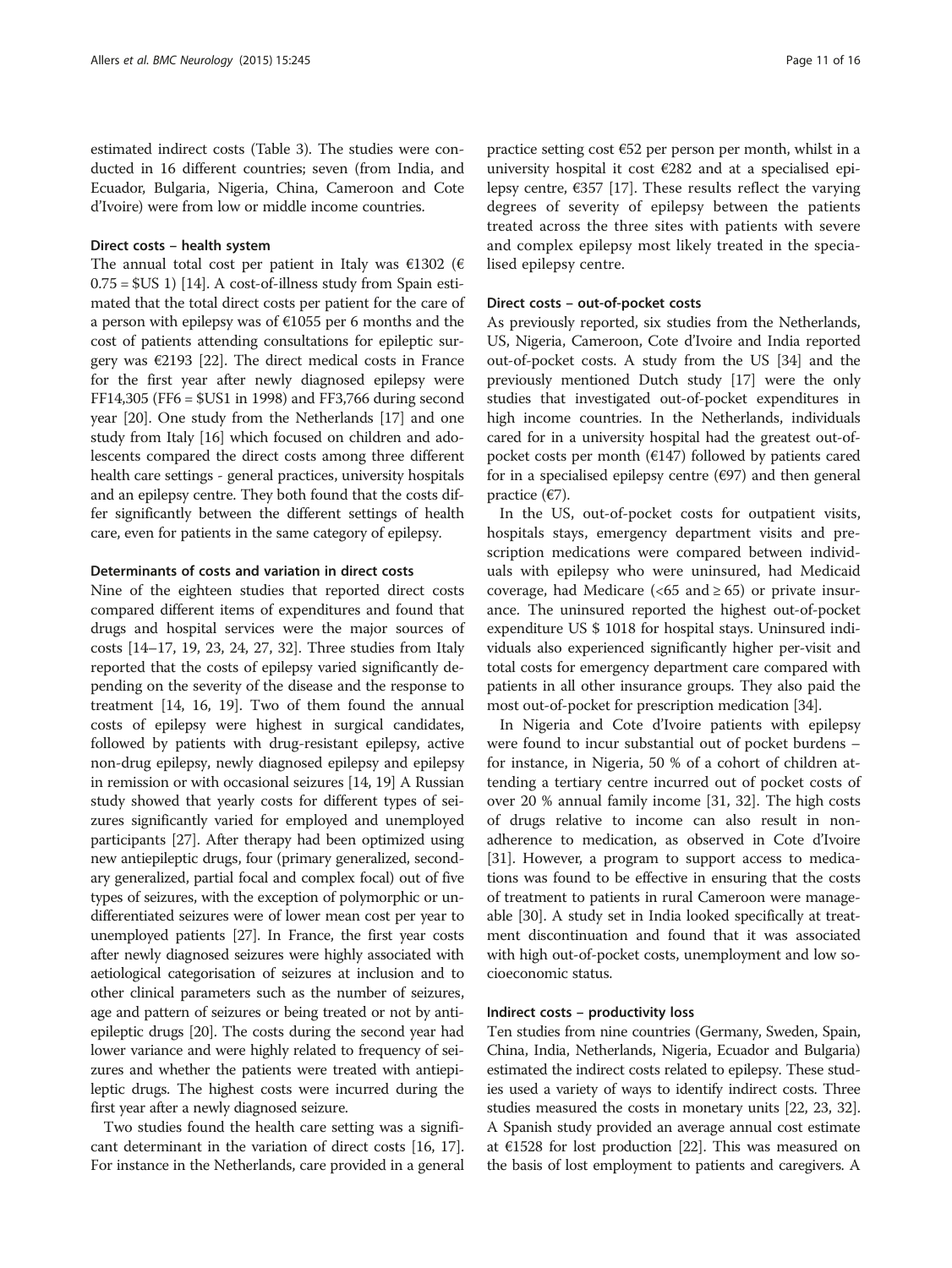German study also measured on the basis of lost employment to patients, estimating the total cost of lost production to be  $E1610$  over a 3 month period [[23](#page-15-0)]. Finally, a study in the Netherlands showed that the loss of productivity due to illness and found that loss of productivity was greatest for patients cared in a specialised epilepsy centre (0.26 days per month) and there was no loss of productive days for those cared for in a university hospital and general practice [\[17\]](#page-15-0).

#### Indirect costs – employment status

Five of the studies evaluated the employment circumstances of patients with epilepsy [[17](#page-15-0), [21, 23](#page-15-0), [31](#page-15-0), [33\]](#page-15-0) and two studies evaluated the circumstances of parents of children with epilepsy, including work capacity, source of income and incapacity rates [[28](#page-15-0), [32](#page-15-0)]. A study from Sweden focused on the incapacity rate and the source of income of patients with epilepsy compared to a control group and found that after a newly diagnosed unprovoked epileptic seizure, no negative impact in terms of employment status. However it found that income was lower in patients with epilepsy than in controls [[21](#page-15-0)].

#### Determinants of costs and variation in indirect costs

The Spanish study found that the costs varied significantly between different patients [\[22](#page-15-0)] 46 % of the patients had no indirect costs at all whereas 30 % of the patients faced costs of between €3001 and €4000 due to loss of employment.

The Dutch study found that patients from an epilepsy centre reported the highest productivity changes and unemployment rates compared with patients from the university hospital and from the general practices [\[17](#page-15-0)].

A German study found that the unemployment rate due to epilepsy was higher for non-surgically treated patients with drug-resistant temporal lobe epilepsy compared to surgically treated patients. Freedom from seizures was found to be a significant determinant for socioeconomic outcomes - 64 % of the surgical patients became seizurefree whereas 23 % of the non-surgically treated group achieved freedom from seizures due to modifications in antiepileptic drug treatment [\[33\]](#page-15-0).

#### Outcome measurement

Seven studies assessed direct costs through questionnaires,[\[14](#page-14-0), [16](#page-14-0), [17](#page-15-0), [23, 24, 32\]](#page-15-0) five obtained data from medical records [\[15](#page-14-0), [18](#page-15-0), [27](#page-15-0), [30](#page-15-0), [31](#page-15-0)] and five studies used an ad hoc diary to detail information regarding epilepsy care (laboratory and diagnostic tests, outpatient evaluations, hospital admissions) [[16](#page-14-0), [17, 19](#page-15-0), [23, 24](#page-15-0)] Three studies used a hospital database to analyse the use of the various health-care services [\[22, 27, 29](#page-15-0)]. Two studies obtained data from a survey which conducted in-person interviews using standard case report forms [[20](#page-15-0), [34\]](#page-15-0) and one from a semi-structured interview [[19\]](#page-15-0).

The method of ascertainment was similar amongst the ten studies estimating indirect costs. All of them measured their outcome using self-reported data. Seven studies used a questionnaire [\[17, 21](#page-15-0)–[23, 26](#page-15-0), [28, 32](#page-15-0)], three used a seizure and cost diary [[23](#page-15-0)–[25](#page-15-0)], and one conducted a semi-structured psychosocial interview [\[21\]](#page-15-0). One of the studies also collected information on indirect costs from a social insurance database [[21](#page-15-0)].

#### Quality of studies

Overall there was a low risk of bias in the studies reviewed (Table 4). The inclusion criteria were clearly defined for over 90 % of studies. Confounders were only accounted for in 50 % of studies so this may have resulted in an over-

#### Table 4 Summary of study quality

|                                  | 1                  | $\overline{2}$ | 3                        | $\overline{4}$           | 5                        | 6                        |
|----------------------------------|--------------------|----------------|--------------------------|--------------------------|--------------------------|--------------------------|
|                                  |                    |                |                          |                          |                          |                          |
| Beghi et al. 2004 [14]           | Υ                  | Υ              | Υ                        | Υ                        | $\overline{\phantom{a}}$ | Υ                        |
| De Zelicourt et al. 2000 [20]    | Υ                  | Υ              | Y                        | Υ                        | $\overline{\mathcal{E}}$ | Υ                        |
| Helmstaedter et al. 2000 [33]    | Υ                  | Υ              | N                        | ?                        | ?                        | Υ                        |
| Lindsten et al. 2002 [21]        | Υ                  | Υ              | N                        | Υ                        | N                        | $\overline{\cdot}$       |
| Pato Pato et al. 2010 [22]       | Υ                  | N              | Υ                        | ?                        | Υ                        | Υ                        |
| Das et al. 2007 [25]             | Υ                  | Υ              | N                        | Υ                        | $\overline{\mathcal{E}}$ | Υ                        |
| Tetto et al. 2002 [19]           | Υ                  | N              | Y                        | ?                        | ?                        | Υ                        |
| Kotsopolous et al. 2003 [17]     | Υ                  | ?              | N                        | $\overline{\phantom{a}}$ | $\overline{\phantom{a}}$ | Υ                        |
| Langfitt et al. 2007 [18]        | Υ                  | Υ              | Υ                        | Υ                        | Υ                        | Υ                        |
| Halpern et al. 2011 [34]         | $\overline{\cdot}$ | Υ              | N                        | $\mathsf{N}$             | N                        | Υ                        |
| Farmer et al. 1992 [26]          | Υ                  | 7              | N                        | Υ                        | N                        | ?                        |
| Boon et al 2002 [15]             | Υ                  | Υ              | Υ                        | $\overline{\mathcal{C}}$ | Υ                        | $\overline{\mathcal{E}}$ |
| Guerrini et al. 2001 [16]        | Υ                  | Υ              | ?                        | $\overline{\mathcal{C}}$ | ?                        | ?                        |
| Cockerell et al 1994 [4]         | Υ                  | ?              | ?                        | N                        | $\overline{\cdot}$       | ?                        |
| Balabanov et al 2008 [24]        | Υ                  | Υ              | N                        | ?                        | Υ                        | N                        |
| Lagunju et al 2011 [32]          | Υ                  | Υ              | Y                        | N/A                      | Υ                        | Υ                        |
| Strzelczyk et al 2013 [23]       | Υ                  | Υ              | Υ                        | $\gamma$                 | Υ                        | Υ                        |
| Lv et al 2009 [28]               | Υ                  | Υ              | $\overline{\phantom{a}}$ | $\overline{\phantom{a}}$ | $\overline{\phantom{a}}$ | $\overline{\phantom{a}}$ |
| Doumbia-Outtara et al. 2010 [31] | Υ                  | N/A            | Υ                        | ?                        | Υ                        | N/A                      |
| Dongmo et al. 2003 [30]          | Υ                  | N/A            | Υ                        | ?                        | Υ                        | N/A                      |
| Haroon et al. 2012 [29]          | Υ                  | Υ              | Υ                        | $\overline{\cdot}$       | Υ                        | Υ                        |
| Vlasov et al 2010 [27]           | Υ                  | N              | $\overline{\mathcal{C}}$ | N                        | Υ                        | Υ                        |

Measurement of study quality was based on the Joanna Briggs Quality Assessment Appraisal checklist available at:

http://joannabriggs.org/assets/docs/sumari/ReviewersManual-2011.pdf; 2013 Quality appraisal criteria:

1. Were the criteria for inclusion in the sample clearly defined?

2. Were confounding factors identified and strategies to deal with them stated?

3. Were outcomes assessed using objective criteria?

4. Were the outcomes of people who withdrew described and included in the analysis?

5. Were outcomes measured in a reliable way?

6. Were appropriate statistical analyses used?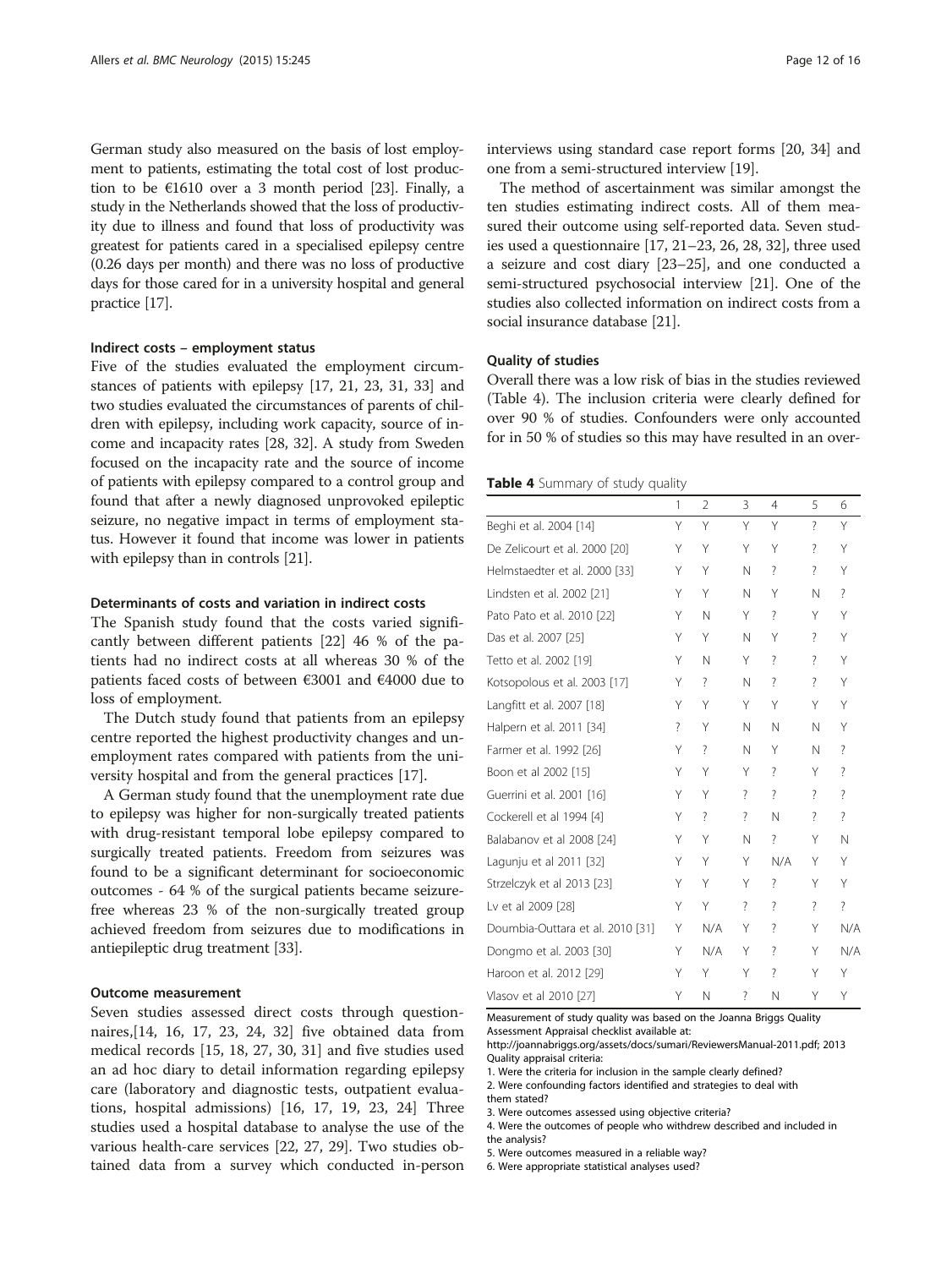estimation of the effects reported in the other studies. For the most part, outcomes were assessed using objective criteria and measured in a reliable way indicating a low risk of detection bias in the studies reviewed. Attrition bias may be an issue as 15 of the studies did not report outcome data for participants lost to follow-up. Finally, while appropriate statistical analyses were used in most studies, it is worth noting that the analyses were generally limited to descriptive and univariate analyses.

#### **Discussion**

Most studies of the economic impact of epilepsy have focused primarily on the direct costs of treatment and have been conducted in high income country settings. In the small number of studies where patients were followed up from initial diagnosis, such costs were found to peak in the initial year of diagnosis, due mainly to surgery or vagus nerve stimulation (VNS). All studies generally reported significant ongoing costs incurred from medications and outpatient medical consultations, with substantially higher costs associated with ongoing seizures.

Out-of-pocket costs were assessed in six studies. One study from the Netherlands assessed out-of-pocket alongside total costs of treatment and found a significantly large component of direct costs (13 % of costs for patients managed by GPs; 52 % managed though a university hospital; 27 % for epilepsy centre) based mainly on the costs of unpaid care and transportation [\[17\]](#page-15-0). This finding suggests that much of the direct costs of treatment and ongoing management for patients with epilepsy may slip through the safety net of existing social health insurance schemes. Thus further research in other settings, including those where ostensible universal coverage arrangements are in place, needs to be undertaken to explore the burden of out-ofpocket costs. Such evidence will most likely be specific to health systems and arrangements within them for the reimbursement of health care costs associated with epilepsy.

In Cote d'Ivoire such costs were found to be a major contributor to non-adherence to medications [\[31\]](#page-15-0). In such resource-poor settings, where the availability of safety nets in terms of social health insurance and social welfare are limited or non-existent, the potential economic burden on households is likely to manifest in financial catastrophe, under-treatment, poor adherence and treatment abandonment. Other factors beyond costs also come into play, such as the lack of availability of drugs, stigma associated with epilepsy and negative attitudes towards western medicine.

One study that examined the role of private health insurance from the US found that lack of health insurance coverage was associated with fewer visits to neurologists and greater out-of-pockets costs of medicines, compared to those with insurance. Medicaid coverage was found to

offer financial protection in terms of lower out-of-pocket payments despite the same health care utilisation as those with private insurance [\[34\]](#page-15-0).

Where assessed, indirect costs associated with loss of productivity and employment, were shown to have been major sources of burden associated with this condition. These were reflected in reduced employment/productivity, school attendance and income; as very few of these studies provided monetary estimates of these effects, it is not possible to draw conclusions about the relative burden of indirect from direct costs. The conclusions within individual studies were that indirect costs were overwhelming and constituted a significant burden to individuals and societies, and tended to be greater when there were ongoing seizures particularly among those in lower socioeconomic groups. More data are required to confirm the robustness of these findings in other settings.

We recognise that as the majority of the studies relied exclusively on self-reported costs, there is the potential for recall bias to affect the findings. While prospective diaries may mitigate some of the problems associated with self-report by reducing reliance on patient recall, these are often unreliable when patients lack information about the nature of procedures and tests being carried out. Ideally, future research would involve the use of linked administrative data sets for the assessment of direct health care costs. However, where self-reported is likely to be the only feasible means of collecting data on out-of-pocket and indirect costs, the use of prospective diaries and minimising the time between follow-up interviews may improve the reliability of such data.

Nineteen of the twenty-two studies we identified were cohort studies; the others were a case–control and quasiexperimental studies. The length of follow-up in these studies ranged from 3 months to 6 years; most were 12 to 24 months. Whilst the evidence suggests that long-term direct costs of treatment tends to remain steady (at least for those with control over recurrent seizures), data from patients with longer follow-up will provide a better understanding of treatment compliance and its relationship with costs over time.

A major limitation of this review is the poor comparability of findings across studies due to differences in methods and scope. This limited our ability to make direct comparisons of the size of the burden of epilepsy across different populations and health care settings. On the other hand, the merits of such an exercise may be questionable as it may be more relevant to examine the factors associated with variations in cost, such as insurance coverage and category of illness, as a means of providing guidance for policy and the development and targeting of interventions. It was not possible to provide conclusive assessment of risk of bias due to variation in study questions and study designs. Given that the studies included in this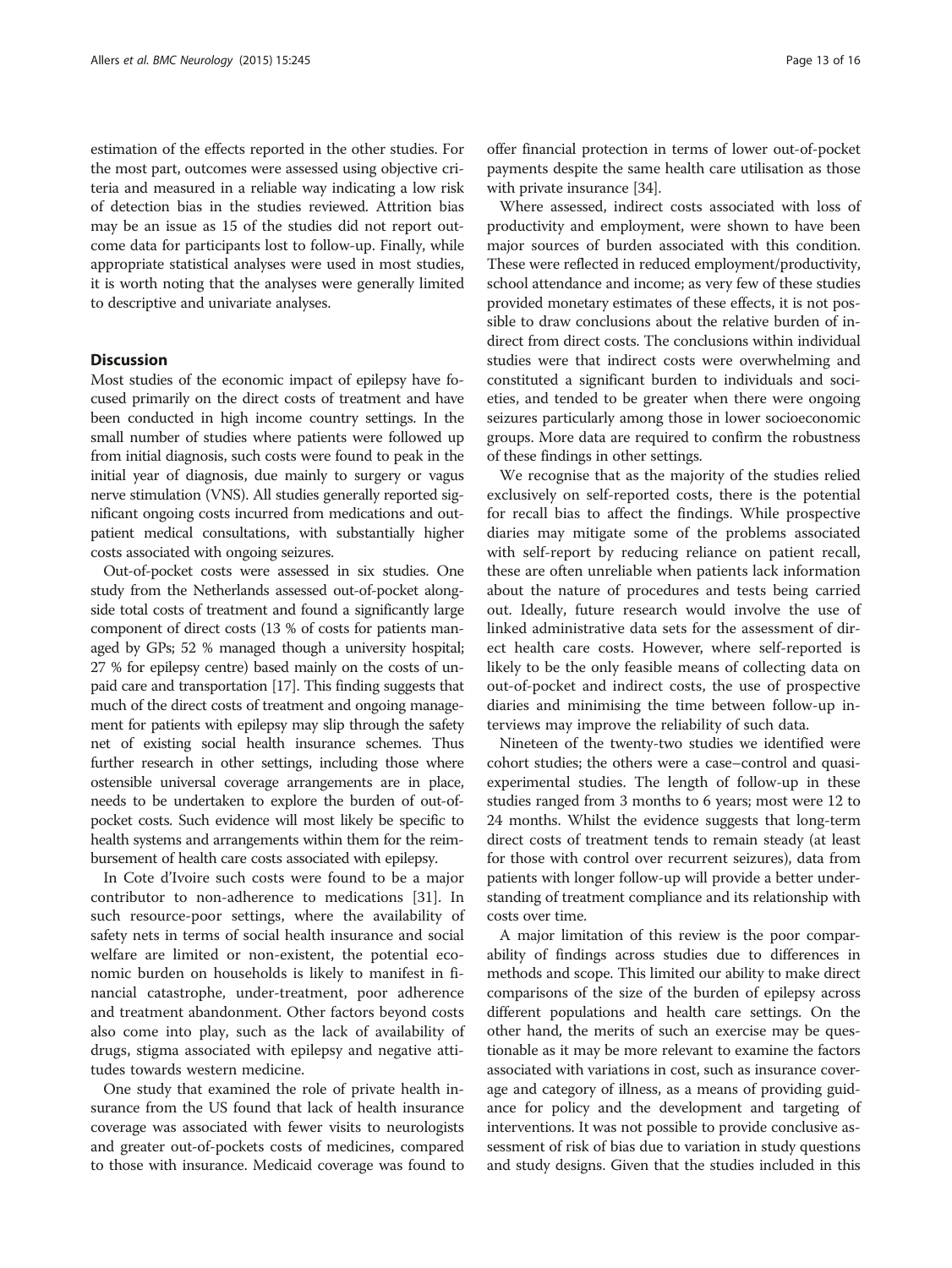<span id="page-13-0"></span>review were largely observational and the objective was not to generate an estimate of a pooled treatment effect, such concerns over potential bias can to a large extent be discounted.

A further limitation of this review is that the majority of epilepsy sufferers are found in low and middle income countries in Africa, Central and South America (>80 %) however most of the published research on this topic and so included in this review have been conducted in higher income countries where epilepsy may be a comparably lower burden. It is likely that this review underestimates the true economic burden faced by households in settings where there are fewer resources and a weaker health system capacity to support people with epilepsy and their households. This misalignment between the regions with the greatest disease burden and populations most researched highlights an urgent need for more research in low and middle income countries to guide policy and planning initiatives to address the economic burden of epilepsy in these settings.

#### Conclusions

Our review uncovered a small number of varied studies that have examined the costs associated with treatment of epilepsy. The focus of most of the papers was on the direct costs to health systems but a small number also addressed out-of-pocket and indirect costs associated with loss of income and employment. The main findings are that the key drivers of cost are costs of surgery/VNS, and severity and degree of seizure control. In the Netherlands, where patients are ostensibly protected by universal health care programs, significant out-of-pocket costs were evident due to unpaid care and patient transportation. While in the US, health insurance may offset the costs of treatment and enabling access but does not liberate individuals from bearing a significant burden of out-of-pocket costs associated with ongoing costs of managing illness. Given that the magnitude of such costs is inherently context-specific, there is considerable scope for future research in this aspect of epilepsy, particularly in low and middle income countries.

#### Additional files

As an appendix, we have provided the search strategy used to obtained the results of this systematic review. As additional files, we have included completed widely accepted systematic review guidelines: the Preferred Reporting Items for Systematic Reviews and Meta-Analyses (PRISMA) and Guidelines for Meta-Analyses and Systematic Reviews of Observational Studies (MOOSE). In addition, we have provided the data extraction form employed by the authors to undertake data extraction for each included paper.

#### Appendix

# Search Strategy

Stage 1:

- 1. exp Epilepsy/
- 2. epileptic\$.mp.
- 3. seizure\$.mp. or exp Seizures/
- 4. or/1-3
- 5. DEPRESSION/or DEPRESSION, INVOLUTIONAL/
- 6. mental disorders/or adjustment disorders/or exp anxiety disorders/or dissociative disorders/ or exp mood disorders/or neurotic disorders/
- 7. crying/or laughter/or affective symptoms/or exp emotions/or depression/
- 8. behavioral symptoms/or exp aggression/or motivation/or drive/or behavior/or fatigue/or exp suicide/or anxiety/
- 9. (tearful\$ or apprehens\$ or uneas\$ or mania or laugh\$ or cry\$ or suicid\$ or dysthymi\$ or panic or fear or apathy or anger or aggressi\$).mp.
- 10. nonverbal communication/
- 11. ((mental or psychiatric or negative or bipolar or dysthymic) adj symptom\$).mp.
- 12. ((mental or affective or bipolar or dysthymic or sleep) adj disorder\$).mp.
- 13. (emotion\$ or depress\$ or anxiety or fatigue or mood or irritability or worry or tension or distress\$ or neuroses or dysthymi\$).mp.
- 14. Cognition Disorders/or cognit\$ disord\$.mp. [mp = title, abstract, original title, name of substance word, subject heading word, protocol supplementary concept, rare disease supplementary concept, unique identifier]
- 15. or/5-14
- 16. exp Employment/
- 17. employ\$.mp.
- 18. exp Work/
- 19. vocation\$.mp.
- 20. perform\$.mp.
- 21. occupation\$.mp.
- 22. exp School/
- 23. academi\$.mp.
- 24. university\$.mp.
- 25.stud\$.mp.
- 26. or/16-25
- 27. exp economics/
- 28. exp income/
- 29. exp health care costs/
- 30. cost of illness/
- 31. exp economics medical/
- 32. exp economics hospital/
- 33. economics pharmaceutical/
- 34. expen\$.mp.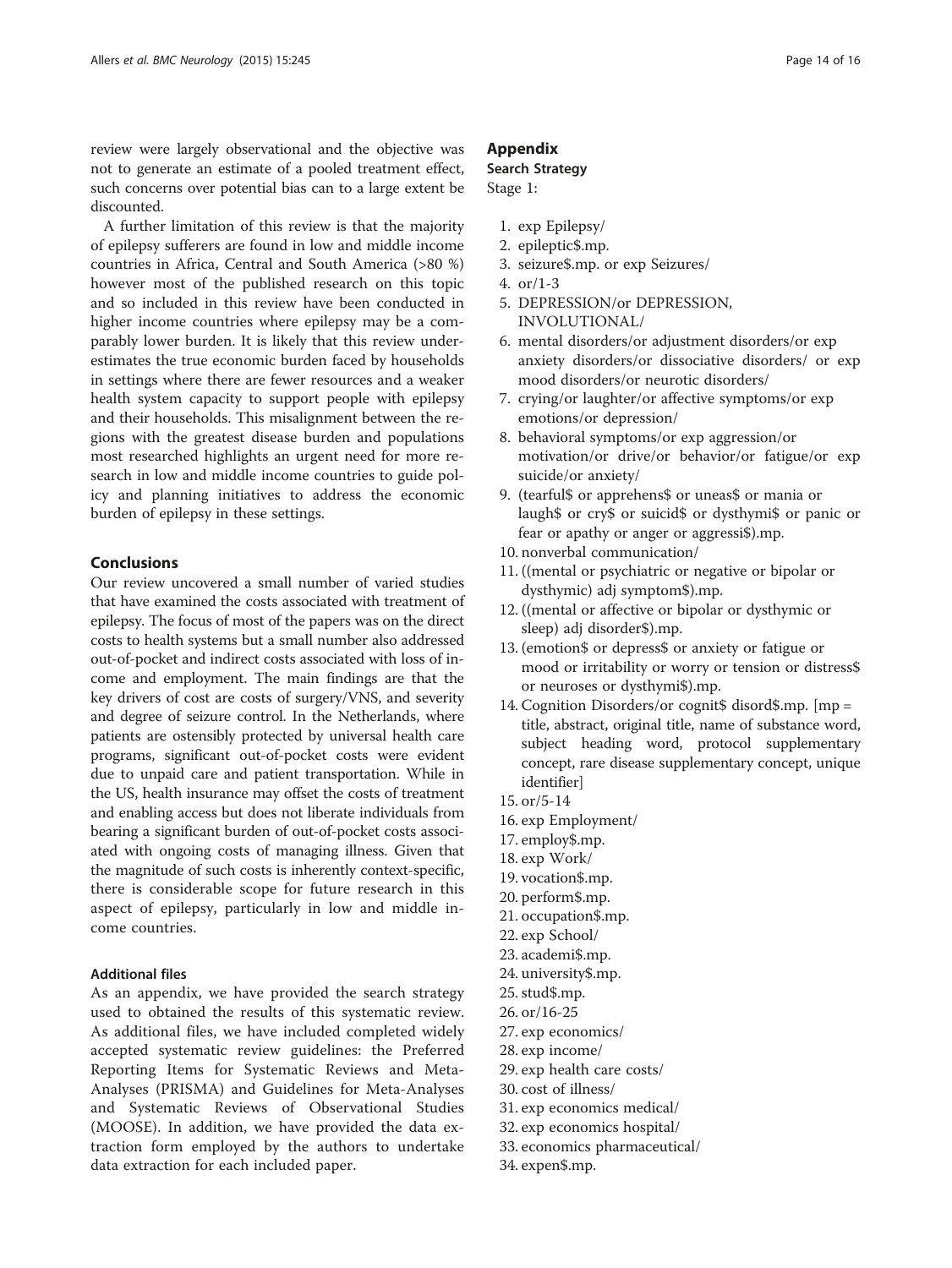- <span id="page-14-0"></span>35. or/27-34
- 36.social\$.mp.
- 37. friends/or family/or peers/or isolat\$/or interperson\$/or support/
- 38.stigma\$.mp.
- 39. discrimin\$.mp. or exp discrimination/
- 40. or/36-39
- 41. "Quality of life"/
- 42. "Value of life"/
- 43. Quality-adjusted life years/
- 44. (qaly\$ or qald\$ or qale\$).mp.
- 45. daly\$.mp.
- 46. health status indicators/
- 47. (satisfact\$ or well\$ or activ\$ or physical\$ or energ\$ or life\$ or role\$ or vital\$).mp.
- 48. or/41-47
- 49. 4 and 15 and 26 and 35 and 40 and 48

#### Stage 2:

- 1. exp Epilepsy/
- 2. epileptic\$.mp.
- 3. seizure\$.mp. or exp Seizures/
- 4. or/1-3
- 5. exp economics/
- 6. exp income/
- 7. exp health care costs/
- 8. cost of illness/
- 9. exp economics medical/
- 10. exp economics hospital/
- 11. economics pharmaceutical/
- 12. expen\$.mp.
- 13. or/5-12
- 14. 4 and 13

### Additional files

[Additional file 1:](dx.doi.org/10.1186/s12883-015-0494-y) Data extraction form. (DOCX 24 kb) [Additional file 2:](dx.doi.org/10.1186/s12883-015-0494-y) PRISMA Checklist. (DOC 64 kb) [Additional file 3:](dx.doi.org/10.1186/s12883-015-0494-y) MOOSE Guidelines. (DOCX 20 kb)

#### Abbreviations

NHMRC: National Health and Medical Research Council; ARC: Australian Research Council; ILAE: International League Against Epilepsy; VNS: Vagus nerve stimulation.

#### Competing interests

None of the authors have any conflict of interest to disclose.

#### Authors' contributions

BE, MLH, CSA and SJ conceived of the study and participated in its design and coordination. KP and MLH developed the search strategy. KP, MLH and JM identified and reviewed papers for inclusion. KA, FS, MLH and JM assessed risk of bias. KA, BE, MLH, CSA and SJ helped to draft the manuscript. All authors read and approved the final manuscript.

#### Acknowledgements

The authors would like to thank Dr. Mansur Kutlubaev for his assistance in translating the Russian study reviewed.

This study is funded by a National Health and Medical Research Council (NHMRC) of Australia Partnership Grant 571448 and an Australian Research Council (ARC) Discovery Grant DP1096655. During the conduct of this project, BE received an Ian Potter Foundation Fellowship, MLH held National Heart Foundation Future Leader Fellowship 100034. CSA holds an NHMRC Senior Principal Research Fellowship and SJ holds an NHMRC Senior Research Fellowship.

The funders had no role in the conduct or reporting of this study.

#### Author details

<sup>1</sup>The George Institute for Global Health, University of Sydney, Level 10, King George V Building, 83-117 Missenden Rd, PO Box M201, Camperdown, NSW 2050, Australia. <sup>2</sup>University of Bremen, Bibliothekstraße 1, 28359 Bremen, Germany. <sup>3</sup>The Menzies Centre for Health Policy, University of Sydney, D02 Victor Coppleson Building, Sydney, NSW 2006, Australia. <sup>4</sup>Royal Prince Alfred Hospital, Level 11, KGV Building, Missenden Road, Camperdown, NSW 2050, Australia.

# Received: 6 August 2015 Accepted: 13 November 2015

#### References

- 1. Kotsopoulos IA, Van Merode T, Kessels FG, De Krom MC, Knottnerus JA. Systematic Review and Meta-analysis of Incidence Studies of Epilepsy and Unprovoked Seizures. Epilepsia. 2002;43(11):1402–9.
- 2. Sander J, Shorvon S, Incidence and prevalence studies in epilepsy and their methodological problems: a review. J Neurol Neurosurg Psychiatry. 1987; 50(7):829–39.
- 3. Forsgren I, Beghi E, Ekman M. Cost of epilepsy in Europe. Eur J Neurol. 2005; 12(s1):54–8.
- 4. Cockerell OC, Hart YM, Sander JW, Shorvon SD. The cost of epilepsy in the United Kingdom: an estimation based on the results of two population-based studies. Epilepsy Res. 1994;18(3):249–60.
- 5. Hackett ML, Glozier NS, Martiniuk AL, Jan S, Anderson CS. Sydney epilepsy incidence study to measure illness consequences: the SESIMIC observational epilepsy study protocol. BMC Neurol. 2011;11(1):3.
- 6. Strzelczyk A, Reese JP, Dodel R, Hamer HM . Cost of epilepsy: a systematic review. Pharmacoeconomics. 2008;26(6):463–76.
- 7. Pugliatti M, Beghi E, Forsgren L, Ekman M, Sobocki P. Estimating the cost of epilepsy in Europe: a review with economic modeling. Epilepsia. 2007; 48(12):2224–33.
- 8. Beghi E, Frigeni B, Beghi M, De Compadri P, Garattini L, A review of the costs of managing childhood epilepsy. PharmacoEconomics. 2005;23(1):27–45.
- 9. Begley CE, Beghi E. The economic cost of epilepsy: a review of the literature. Epilepsia. 2002;43(s4):3–9.
- 10. Brunetti M, Pagano E, Garattini L. The economic cost of epilepsy: a review. Ital J Neurol Sci. 1998;19(2):116–9.
- 11. Ekman M, Forsgren L. Economic evidence in epilepsy: a review. Eur J Health Econ. 2004;5:s36–42.
- 12. Fisher RS, Boas WE, Blume W, Elger C, Genton P, Lee P, et al. Epileptic seizures and epilepsy: definitions proposed by the International League Against Epilepsy (ILAE) and the International Bureau for Epilepsy (IBE). Epilepsia. 2005;46(4):470–2.
- 13. The Joanna Briggs Institute. Joanna Briggs Institute Reviewers' Manual: 2011 Edition. Appendix VII - MAStARI critical appraisal tools. 2011. [http://](http://joannabriggs.org/assets/docs/sumari/ReviewersManual-2011.pdf) [joannabriggs.org/assets/docs/sumari/ReviewersManual-2011.pdf.](http://joannabriggs.org/assets/docs/sumari/ReviewersManual-2011.pdf) Accessed 22 December 2014.
- 14. Beghi E, Garattini L, Ricci E, Cornago D, Parazzini F. Direct Cost of Medical Management of Epilepsy among Adults in Italy: A Prospective Cost-of-Illness Study (EPICOS). Epilepsia. 2004;45(2):171–8.
- 15. Boon P, D'Have M, Van Walleghem P, Michielsen G, Vonck K, Caemaert J, et al. Direct medical costs of refractory epilepsy incurred by three different treatment modalities: A prospective assessment. Epilepsia. 2002; 43(1):96–102.
- 16. Guerrini R, Battini R, Ferrari A, Veggiotti P, Besana D, Gobbi G, et al. The costs of childhood epilepsy in Italy: comparative findings from three health care settings. Epilepsia. 2001;42(5):641–6.